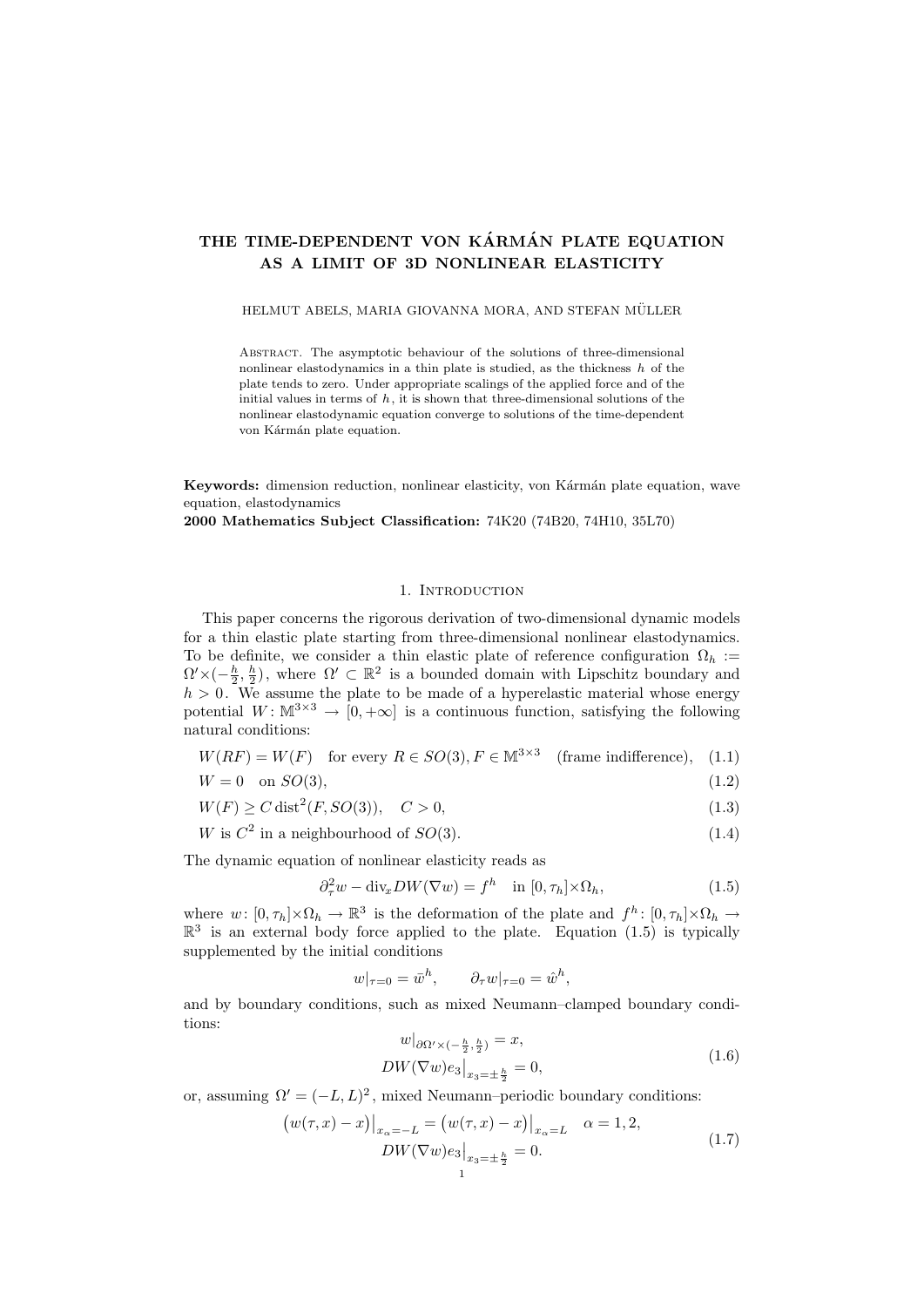The intent of this paper is to characterize the asymptotic behaviour of solutions to  $(1.5)$ , as the thickness parameter h tends to zero, by identifying the two-dimensional dynamic equation satisfied by their limit as  $h \to 0$ . Our purpose is to rigorously deduce a two-dimensional dynamic model for a thin elastic plate. Lower dimensional models for thin bodies are of great interest in elasticity theory, as they are typically easier to handle both from an analytical and a numerical point of view than their three-dimensional counterparts. The problem of their rigorous derivation starting from the three-dimensional theory is in fact one of the main questions in elasticity. We refer to [2, 4, 11] for a survey of the classical derivation approach and a discussion of the history of the subject.

Steady-state solutions of (1.5) satisfy the stationary equation  $-\text{div}_x DW(\nabla w)$  =  $f^h$  in  $\Omega_h$ , together with the boundary conditions (1.6) or (1.7), which formally correspond to the Euler-Lagrange equations of the energy functional

$$
\mathcal{E}^h(w) = \frac{1}{h} \int_{\Omega_h} W(\nabla w) \, dx - \frac{1}{h} \int_{\Omega_h} f^h \cdot w \, dx.
$$

It is therefore natural to look for local or global minimizers of  $\mathcal{E}^h$ . The study of the asymptotic behaviour of global minimizers of  $\mathcal{E}^h$ , as  $h \to 0$ , can be performed through the analysis of the  $\Gamma$ -limit of  $\mathcal{E}^h$  (see [5] for a comprehensive introduction to Γ-convergence). To do this, it is convenient to rescale  $\Omega_h$  to a fixed domain  $\Omega := \Omega' \times (-\frac{1}{2}, \frac{1}{2})$  and to rescale deformations according to this change of variables, by setting

$$
y(x) = {y'(x) \choose y_3(x)} := w(x', hx_3)
$$

for every  $x = (x', x_3) \in \Omega$ . Assuming for simplicity that  $f^h(x) = f^h(x')$ , the energy functional  $\mathcal{E}^h$  can be therefore written as

$$
\mathcal{J}^h(y) := \mathcal{E}^h(w) = \int_{\Omega} W(\nabla_h y) \, dx - \int_{\Omega} f^h \cdot y \, dx,
$$

where we have introduced the notation

$$
\nabla_h y := \big(\nabla' y \,|\, \tfrac{1}{h} \partial_3 y\big).
$$

Let now  $y^h$  be a minimizer of  $\mathcal{J}^h$  subject, for instance, to the (rescaled) clamped boundary conditions

$$
y^{h}(x) = \begin{pmatrix} x' \\ hx_3 \end{pmatrix} \quad \text{for } x \in \partial \Omega' \times (-\frac{1}{2}, \frac{1}{2}).
$$

The asymptotic behaviour of  $y^h$ , as  $h \to 0$ , depends on the scaling of the applied force  $f^h$  in terms of h. More precisely, if  $f^h$  is of order  $h^{\alpha}$  with  $\alpha \geq 0$ , then  $\mathcal{J}^h(y^h) \leq Ch^{\beta}$ , where  $\beta = \alpha$  for  $0 \leq \alpha \leq 2$  and  $\beta = 2\alpha - 2$  for  $\alpha > 2$ , and  $y^h$ converge in a suitable sense to a minimizer of the functional given by the Γ -limit of the sequence  $h^{-\beta} \mathcal{J}^h$ , as  $h \to 0$  (see [6, 7, 10]). In particular, it has been shown in [7] that, if  $f^h$  is a normal force of the form  $f^h(x') = h^{\alpha} f(x') e_3$  with  $\alpha \geq 3$  and  $f \in L^2(\Omega')$ , then

$$
y^h \to \begin{pmatrix} x' \\ 0 \end{pmatrix} \quad \text{strongly in } H^1(\Omega; \mathbb{R}^3), \tag{1.8}
$$

that is, minimizers converge to the identity. This suggests to introduce the (scaled) in-plane and out-of-plane displacements defined by

$$
u^h(x') := \frac{1}{h^{\alpha-1}} \int_{-\frac{1}{2}}^{\frac{1}{2}} ((y^h)' - x') dx_3, \qquad v^h(x') := \frac{1}{h^{\alpha-2}} \int_{-\frac{1}{2}}^{\frac{1}{2}} y_3^h dx_3.
$$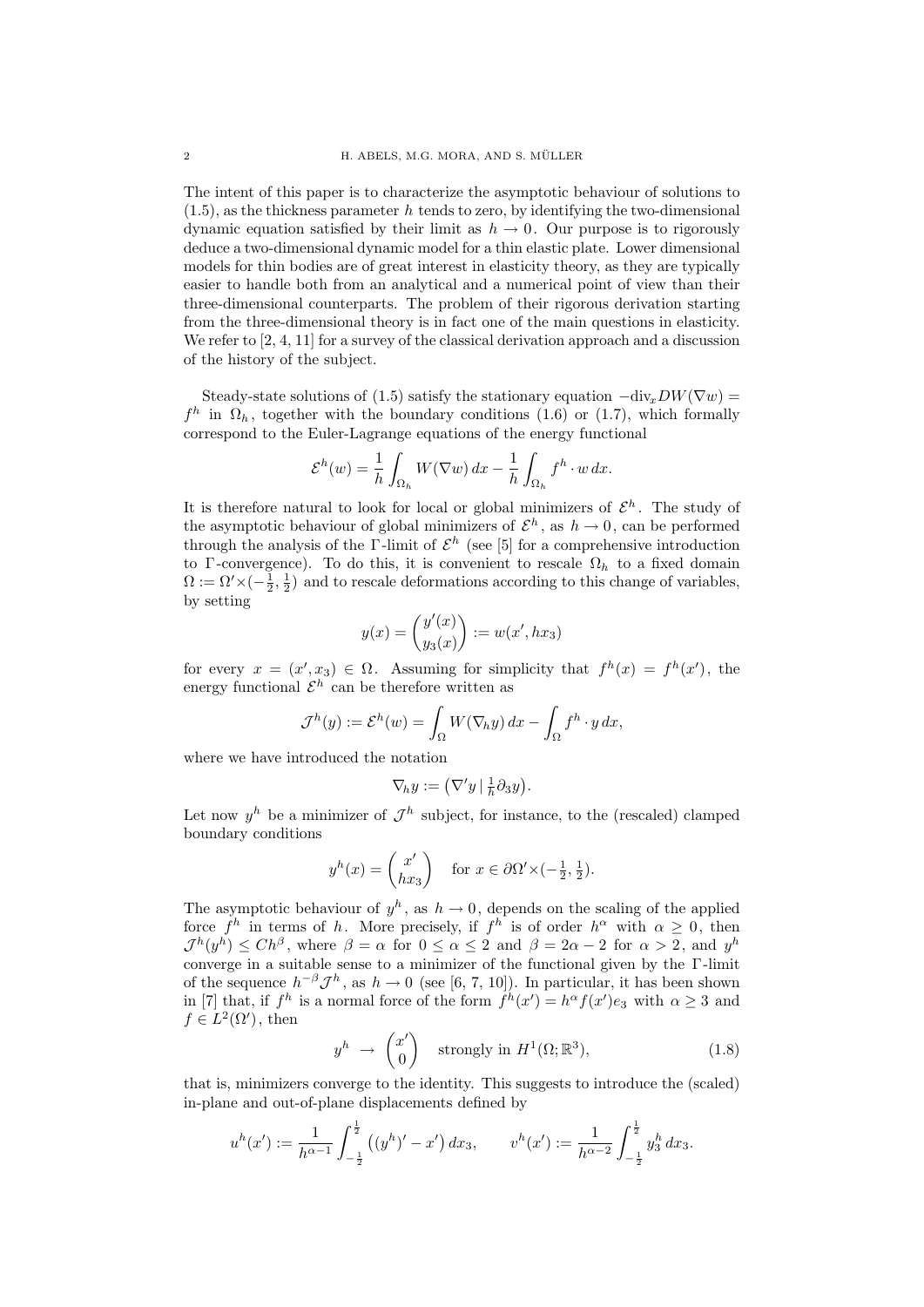As  $h \to 0$ ,  $(u^h, v^h)$  converges strongly in  $H^1$  to a limit displacement  $(u, v)$ , which is a minimizer of the Γ-limit of  $1/h^{2\alpha-2} \mathcal{J}^h$  (see [7, Theorem 2]). More precisely, if  $\alpha = 3$ , then  $(u, v)$  is a minimizer of the von Kármán plate functional

$$
\mathcal{J}_{\text{vK}}(u, v) = \frac{1}{2} \int_{\Omega'} Q_2 \left( \text{sym } \nabla' u + \frac{1}{2} \nabla' v \otimes \nabla' v \right) dx' + \frac{1}{24} \int_{\Omega'} Q_2(\left( \nabla' \right)^2 v) dx' - \int_{\Omega'} f v dx'
$$

with respect to the boundary conditions  $u = 0$ ,  $v = 0$ , and  $\nabla' v = 0$  on  $\partial \Omega'$ . Here  $Q_2 : \mathbb{M}^{2 \times 2} \to \mathbb{R}$  is the quadratic form defined by

$$
Q_2(G) = \mathcal{L}_2 G : G := \min_{F''=G} Q_3(F), \tag{1.9}
$$

where  $Q_3 : \mathbb{M}^{3 \times 3} \to \mathbb{R}$  is the quadratic form given by  $Q_3(F) := D^2W(\mathrm{Id})F : F$ , while  $F''$  denotes the 2×2-submatrix of F defined by  $F''_{ij} = F_{ij}$  for  $1 \le i, j \le 2$ .

If instead  $\alpha > 3$ , then the limit in-plane displacement u is equal to 0, while the out-of-plane displacement  $v$  is a minimizer of the linear plate functional

$$
\mathcal{J}_{\text{lin}}(v) = \frac{1}{24} \int_{\Omega'} Q_2((\nabla')^2 v) dx' - \int_{\Omega'} fv dx'
$$

with respect to the boundary conditions  $v = 0$  and  $\nabla' v = 0$  on  $\partial \Omega'$ .

This convergence result has been extended in [15] to the case of a sequence of solutions of the equilibrium equation  $-\text{div}_x DW(\nabla w) = f^h$ , assuming suitable growth conditions from above on the energy potential  $W$ . This assumption has been removed in [14], but this requires to work with a different notion of stationarity, related to the Cauchy stress tensor balance law (see [3]). A different approach, based on centre manifold theory, was pursued by Mielke in [12] to compare solutions in a thin strip to a one-dimensional problem. Another related result is due to Monneau [13]: given a sufficiently smooth and small solution of the von Kármán equation, he proved the existence of a nearby three-dimensional solution.

In this paper we focus on the dynamical case with  $f^h(\tau, x) = h^{\alpha} f(\tau, x') e_3$ ,  $\alpha \geq 3$ , and  $f \in L^2((0, +\infty); L^2(\Omega'))$ . We also assume that the initial values  $\bar{w}^h$ ,  $\hat{w}^h$  have the following scaling in terms of h:

$$
\frac{1}{2} \int_{\Omega_h} |\hat{w}^h(x)|^2 dx + \int_{\Omega_h} W(\nabla \bar{w}^h(x)) dx \le Ch^{2\alpha - 1},
$$

which can be equivalently written on  $\Omega$  as

$$
\frac{1}{2} \int_{\Omega} |\hat{w}^h(x', hx_3)|^2 dx + \int_{\Omega} W(\nabla \bar{w}^h(x', hx_3)) dx \le Ch^{2\alpha - 2}.
$$
 (1.10)

Let  $w^h$  be a solution to (1.5) on  $[0, \tau_h] \times \Omega_h$ . To discuss its limiting behaviour as  $h \to 0$ , it is convenient to rescale  $\Omega_h$  to the fixed domain  $\Omega$ , as before, and to rescale time by setting  $t = h\tau$ . According to this change of variables, we set

$$
y^h(t,x) := w^h\left(\frac{t}{h}, (x', hx_3)\right)
$$

for every  $(t, x) \in (0, T_h) \times \Omega$ , where  $T_h := h \tau_h$ . With this notation we have that the scaled deformations  $y^h$  satisfy the equation

$$
h^{2} \partial_{t}^{2} y^{h} - \text{div}_{h} DW(\nabla_{h} y^{h}) = h^{\alpha} g e_{3} \quad \text{in } (0, T_{h}) \times \Omega,
$$
\n(1.11)

where  $g(t, x') := f(\frac{t}{h}, x')$  for every  $(t, x) \in (0, +\infty) \times \Omega'$  and the scaled divergence div<sub>h</sub> $\Phi$  of a given  $\Phi \in H^1(\Omega; \mathbb{M}^{3 \times 3})$  is defined by

$$
\mathrm{div}_h \Phi \cdot e_i := \sum_{j=1,2} \partial_j \Phi_{ij} + \frac{1}{h} \partial_3 \Phi_{i3} \qquad i = 1,2,3.
$$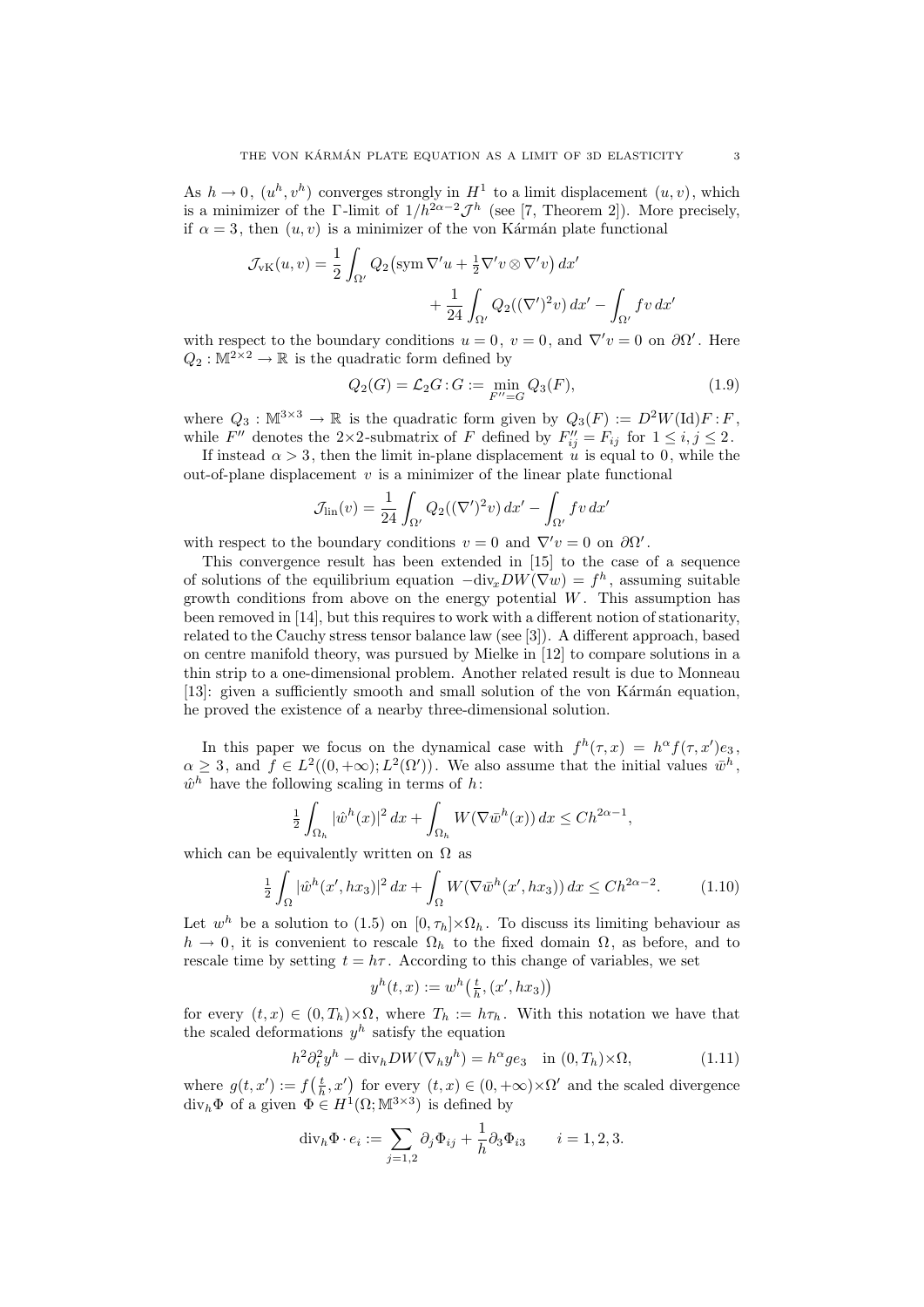The scaled deformations  $y^h$  satisfy the following initial conditions:

$$
yh(0, x) = \bar{w}h(x', hx3) \quad \text{for } x \in \Omega,
$$
\n(1.12)

$$
\partial_t y^h(0, x) = \frac{1}{h} \hat{w}^h(x', hx_3) \quad \text{for } x \in \Omega,
$$
\n(1.13)

together with the mixed Neumann–clamped boundary conditions

$$
y^{h}|_{\partial\Omega' \times (-\frac{1}{2},\frac{1}{2})} = \begin{pmatrix} x' \\ hx_3 \end{pmatrix},
$$
  
\n
$$
DW(\nabla_h y^h) e_3|_{x_3 = \pm \frac{1}{2}} = 0,
$$
\n(1.14)

or, respectively, assuming  $\Omega' = (-L, L)^2$ , the mixed Neumann–periodic boundary conditions

$$
\left(y^h(t,x) - \begin{pmatrix} x' \\ hx_3 \end{pmatrix}\right)\Big|_{x_\alpha = -L} = \left(y^h(t,x) - \begin{pmatrix} x' \\ hx_3 \end{pmatrix}\right)\Big|_{x_\alpha = L} \quad \alpha = 1, 2,
$$
\n
$$
DW(\nabla_h y^h) e_3\Big|_{x_3 = \pm \frac{1}{2}} = 0.
$$
\n(1.15)

We note that  $(1.10)$  is equivalent to the following scaling condition on the initial values of  $y^h$ :

$$
\frac{1}{2}h^2 \int_{\Omega} |\partial_t y^h(0, x)|^2 dx + \int_{\Omega} W(\nabla_h y^h(0, x)) dx \le Ch^{2\alpha - 2}.
$$

The existence of a solution to (1.11), supplemented by the initial conditions (1.12)– (1.13) and the mixed Neumann–periodic boundary conditions (1.15), is guaranteed by the recent results of [1]. More precisely, we have proved in [1, Theorem 3.1] that, in the case  $\alpha > 3$ , under suitable regularity assumptions on f and appropriate scaling and regularity of the initial data  $\bar{w}^h$ ,  $\hat{w}^h$  (compatible with (1.10)), for every  $T > 0$  there exists  $h_0 > 0$  such that a strong solution exists on [0, T] for every  $h \in (0, h_0)$ . In the case  $\alpha = 3$  we have shown that, if in addition f is small enough on [0, T], a strong solution exists on [0, T] for every  $h \in (0,1)$ . In other words, we can assume that there exists a solution to  $(1.11)$  on a time interval  $[0, T]$ independent of h.

In this paper we prove (Theorem 2.1) that, if  $y^h$  is a weak solution to (1.11) on  $[0, T]$ , satisfying the initial conditions  $(1.12)$ – $(1.13)$ , the boundary conditions  $(1.14)$ or (1.15), and the energy inequality, then convergence (1.8) still holds uniformly in time. Moreover, the in-plane and out-of-plane displacements

$$
u^{h}(t,x') := \frac{1}{h^{\alpha-1}} \int_{-\frac{1}{2}}^{\frac{1}{2}} ((y^{h})' - x') dx_3, \qquad v^{h}(t,x') := \frac{1}{h^{\alpha-2}} \int_{-\frac{1}{2}}^{\frac{1}{2}} y_3^{h} dx_3
$$

converge in a suitable sense to a limit displacement  $(u, v)$ . For  $\alpha = 3$  the limit displacement  $(u, v)$  is a solution to the dynamic von Kármán plate equations

$$
\begin{cases} \partial_t^2 v + \frac{1}{12} \text{div} \left[ \text{div} \mathcal{L}_2((\nabla')^2 v) \right] - \text{div} \left[ \mathcal{L}_2(\text{sym}\,\nabla' u + \frac{1}{2}\nabla' v \otimes \nabla' v) \nabla' v \right] = g, \\ \text{div} \left[ \mathcal{L}_2(\text{sym}\,\nabla' u + \frac{1}{2}\nabla' v \otimes \nabla' v) \right] = 0, \end{cases}
$$
\n(1.16)

in  $[0, T] \times \Omega'$ , and satisfies the boundary conditions

$$
u|_{\partial\Omega'} = 0, \quad v|_{\partial\Omega'} = 0, \quad \nabla' v|_{\partial\Omega'} = 0,
$$
\n(1.17)

or, respectively,

$$
u|_{x_{\alpha}=-L} = u|_{x_{\alpha}=L}, \quad v|_{x_{\alpha}=-L} = v|_{x_{\alpha}=L}, \quad \nabla' v|_{x_{\alpha}=-L} = \nabla' v|_{x_{\alpha}=L}, \quad (1.18)
$$

and the initial conditions

$$
v|_{t=0} = \bar{w}_3, \quad \partial_t v|_{t=0} = \hat{w}_3. \tag{1.19}
$$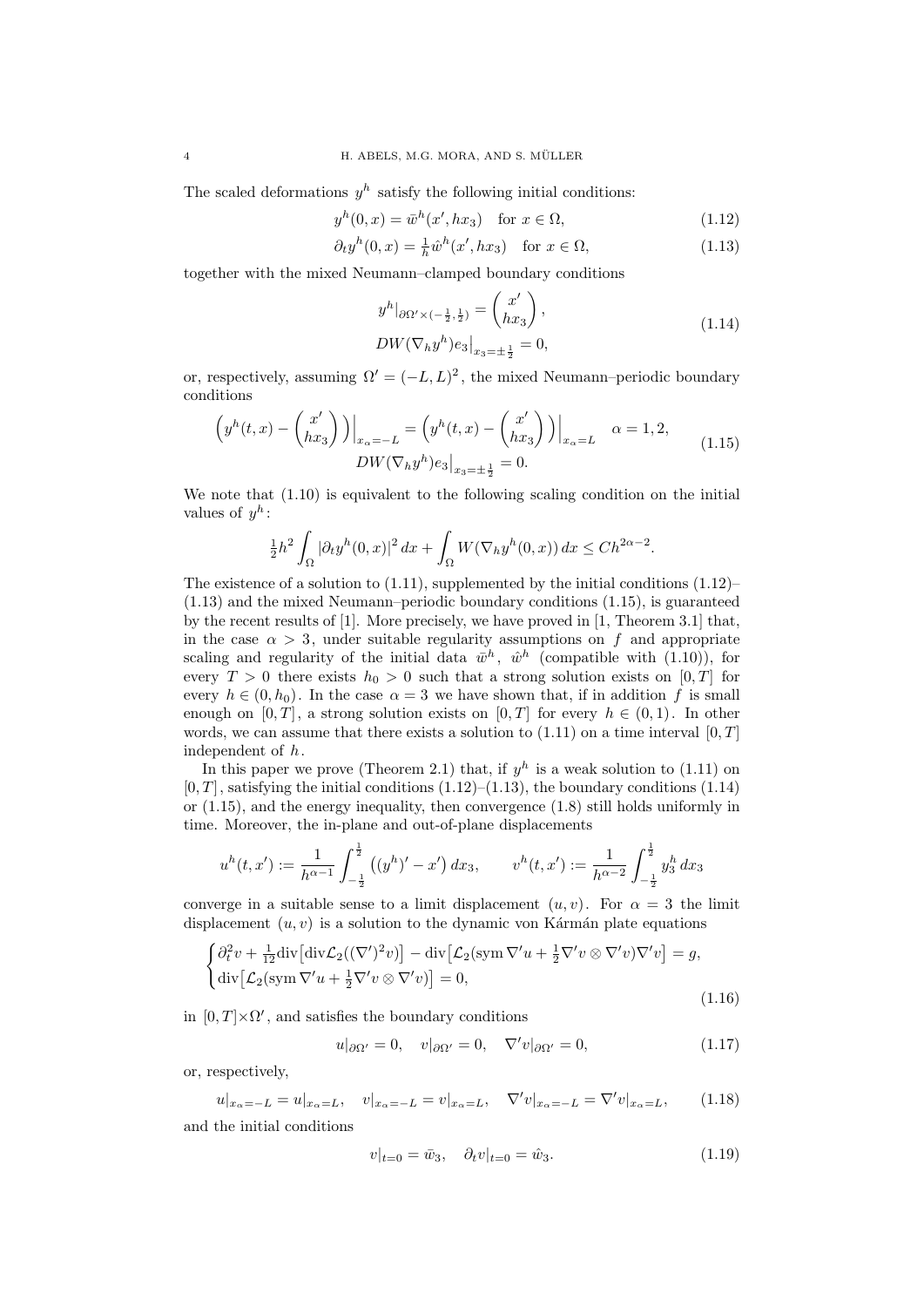Here  $\mathcal{L}_2$  is the linear form introduced in (1.9), while the limiting initial values  $\bar{w}_3$ and  $\hat{w}_3$  are the limits of suitably scaled averages of  $\bar{w}_3^h$  and  $\hat{w}_3^h$  (see (2.8)), which exist owing to the scaling condition (1.10).

For  $\alpha > 3$  the limit in-plane displacement u is equal to 0, while the out-of-plane displacement  $v$  is a solution to the dynamic linear plate equation

$$
\partial_t^2 v + \frac{1}{12} \text{div} \left[ \text{div} \mathcal{L}_2((\nabla')^2 v) \right] = g \qquad \text{in } [0, T] \times \Omega' \tag{1.20}
$$

and satisfies the boundary conditions (1.17), or, respectively, (1.18), and the initial conditions (1.19). This generalizes the convergence result of [1, Theorem 4.1], where we proved that for a special choice of the initial values and under the assumption  $W(F) = \text{dist}^2(F, SO(3))$  the asymptotic development of the three-dimensional strong solutions of (1.11) can be characterized in the case  $\alpha > 3$  in terms of the solution  $v$  of  $(1.20)$ .

To our knowledge, the present contribution, together with the results of [1], is the first rigorous derivation of a lower dimensional elastodynamic model for a thin domain in the nonlinear framework. This problem has been extensively studied in the linear setting (see, e.g., [16, 18, 19, 20]), that is, performing the derivation starting from the three-dimensional linearized evolution model. However, since thin structures may undergo large rotations even under the action of very small forces, one cannot assume a priori the small strain condition, on which linearized elasticity is based. Our result implies, in particular, that the use of the two-dimensional dynamic linear plate equation (1.20) is mathematically justified whenever the applied loads are of order  $h^{\alpha}$  with  $\alpha > 3$  and the initial values satisfy (1.10).

We also mention a related result by Ge, Kruse, and Marsden [8], where the problem of the limit of three-dimensional evolutionary elastic models to shell and rod models is addressed by studying the convergence (in a suitable sense) of the underlying Hamiltonian structure. This approach however does not provide convergence of solutions.

## 2. Statement and Proof of the Main Result

This section is devoted to the proof of the following theorem, which is the main result of the paper. We shall denote by  $J_T$  the time interval given by  $[0, T]$  if  $T \in (0, +\infty)$ , and by  $[0, +\infty)$  if  $T = +\infty$ .

**Theorem 2.1.** Assume that  $(1.1)$ – $(1.4)$  hold and that W is differentiable and satisfies the growth condition

$$
|DW(F)| \le C(|F| + 1) \qquad \text{for every } F \in \mathbb{M}^{3 \times 3}.
$$
 (2.1)

Let  $\alpha \geq 3$  and let  $(\hat{w}^h) \subset L^2(\Omega_h; \mathbb{R}^3)$  and  $(\bar{w}^h) \subset H^1(\Omega_h; \mathbb{R}^3)$  be two sequences satisfying

$$
\frac{1}{2} \int_{\Omega} |\hat{w}^h(x', hx_3)|^2 dx + \int_{\Omega} W(\nabla \bar{w}^h(x', hx_3)) dx \le Ch^{2\alpha - 2}.
$$
 (2.2)

Let  $T \in (0, +\infty]$ ,  $g \in L^2((0, T); L^2(\Omega'))$ , and  $h_0 > 0$ . For every  $h \in (0, h_0)$  let  $y^h \in L^2((0,T); \dot{H}^1(\Omega;\mathbb{R}^3))$  with

$$
\partial_t y^h \in L^2((0,T); L^2(\Omega;\mathbb{R}^3)),
$$
  

$$
\partial_t^2 y^h \in L^2((0,T); H^{-1}(\Omega;\mathbb{R}^3))
$$

be a weak solution to  $(1.11)$  in  $(0,T)$ , satisfying the boundary conditions  $(1.14)$ (or, assuming  $\Omega' = (-L, L)^2$ , (1.15)), the initial conditions (1.12)–(1.13), and the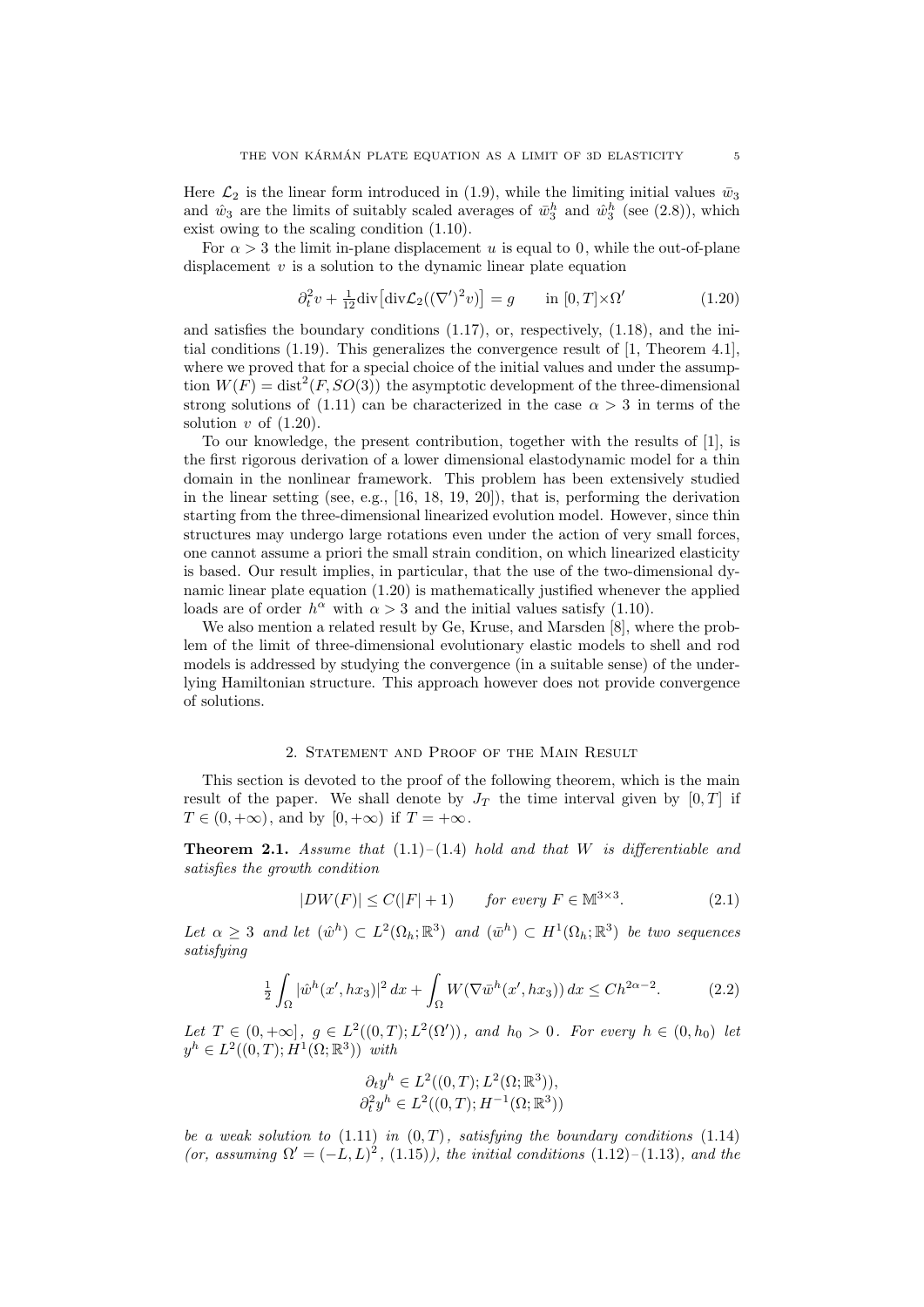energy inequality

$$
\frac{1}{2}h^2 \int_{\Omega} |\partial_t y^h(t, x)|^2 dx + \int_{\Omega} W(\nabla_h y^h(t, x)) dx
$$
\n
$$
\leq \frac{1}{2} \int_{\Omega} |\hat{w}^h(x', hx_3)|^2 dx + \int_{\Omega} W(\nabla \bar{w}^h(x', hx_3)) dx
$$
\n
$$
+ \int_0^t \int_{\Omega} h^{\alpha} g(s, x') \partial_t y_3^h(s, x) dx ds
$$
\n(2.3)

for a.e.  $t \in (0, T)$ . Then

$$
y^h \to \begin{pmatrix} x' \\ 0 \end{pmatrix} \quad strongly \ in \ L_{loc}^{\infty}(J_T; H^1(\Omega; \mathbb{R}^3)). \tag{2.4}
$$

Moreover, setting

$$
u^h(t,x') := \frac{1}{h^{\alpha-1}} \int_{-\frac{1}{2}}^{\frac{1}{2}} ((y^h)' - x') dx_3, \qquad v^h(t,x') := \frac{1}{h^{\alpha-2}} \int_{-\frac{1}{2}}^{\frac{1}{2}} y_3^h dx_3,
$$

the following assertions hold.

(i) (von Kármán regime) Assume  $\alpha = 3$ . Then, there exist  $u \in L^{\infty}_{loc}(J_T;$  $H^1(\Omega';\mathbb{R}^2)$  and  $v \in L^{\infty}_{loc}(J_T;H^2(\Omega')) \cap W^{1,\infty}_{loc}(J_T;L^2(\Omega'))$ , with  $\partial_t v \in$  $C(J_T; H^{-3}(\Omega'))$ , such that, up to subsequences,

$$
u^{h} \rightharpoonup u \quad weakly^{*} \text{ in } L_{loc}^{\infty}(J_{T}; H^{1}(\Omega'; \mathbb{R}^{2})) \tag{2.5}
$$

and

$$
v^{h} \to v \quad strongly \ in \ L_{loc}^{\infty}(J_{T}; L^{2}(\Omega')), \qquad (2.6)
$$

$$
\partial_t v^h \rightharpoonup \partial_t v \quad weakly^* \ in \ L_{loc}^{\infty}(J_T; L^2(\Omega')), \tag{2.7}
$$

as  $h \to 0$ . The limit displacement  $(u, v)$  is a weak solution in  $(0, T)$  of the  $dynamic\ von\ Kármán\ plate\ equations\ (1.16),\ supplemented\ by\ the\ boundary$ conditions  $(1.17)$  (or, respectively,  $(1.18)$ ) and the initial conditions  $(1.19)$ , where

$$
\frac{1}{h} \int_{-\frac{1}{2}}^{\frac{1}{2}} \bar{w}_3^h(\cdot, hx_3) dx_3 \rightarrow \bar{w}_3 \text{ strongly in } H^1(\Omega'),
$$
\n
$$
\frac{1}{h^2} \int_{-\frac{1}{2}}^{\frac{1}{2}} \hat{w}_3^h(\cdot, hx_3) dx_3 \rightarrow \hat{w}_3 \text{ weakly in } L^2(\Omega').
$$
\n(2.8)

(ii) (linear regime) Assume  $\alpha > 3$ . Then, (2.5) holds with  $u = 0$  and there exists  $v \in L^{\infty}_{loc}(J_T; H^2(\Omega')) \cap W^{1,\infty}_{loc}(J_T; L^2(\Omega'))$ , with  $\partial_t v \in C(J_T; H^{-3}(\Omega'))$ , such that, up to subsequences,  $(2.6)$ – $(2.7)$  hold. The limit displacement v is a weak solution in  $(0, T)$  to the dynamic linear plate equation  $(1.20)$ , supplemented by the boundary conditions  $(1.17)$  (or, respectively,  $(1.18)$ ) and the initial conditions (1.19), where now

$$
\frac{1}{h^{\alpha-2}} \int_{-\frac{1}{2}}^{\frac{1}{2}} \bar{w}_3^h(\cdot, hx_3) dx_3 \rightarrow \bar{w}_3 \text{ strongly in } H^1(\Omega'),
$$
\n
$$
\frac{1}{h^{\alpha-1}} \int_{-\frac{1}{2}}^{\frac{1}{2}} \hat{w}_3^h(\cdot, hx_3) dx_3 \rightarrow \hat{w}_3 \text{ weakly in } L^2(\Omega').
$$
\n(2.9)

Remark 2.2. The existence of the limits in (2.8) and (2.9) is guaranteed by the scaling condition (2.2) (see Step 7 in the proof of Theorem 2.1).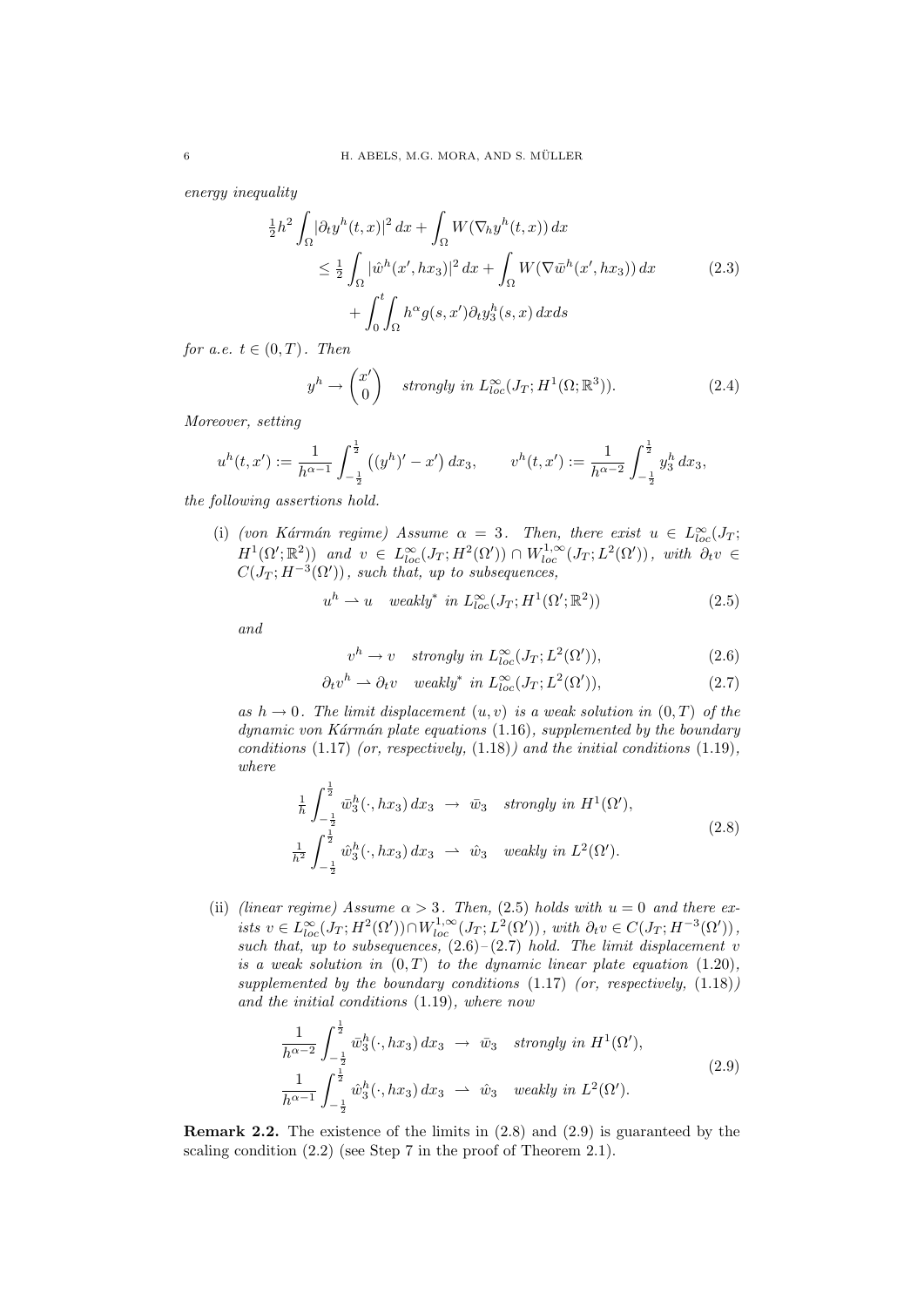Remark 2.3. We shall consider the following notion of weak solutions. We say that a function  $y^h \in L^2((0,T); H^1(\Omega;\mathbb{R}^3)) \cap H^1((0,T); L^2(\Omega;\mathbb{R}^3))$  is a weak solution to (1.11) in  $(0,T)$  satisfying the boundary conditions (1.14) if  $y^h = (x', hx_3)$  on  $(0,T) \times \partial \Omega' \times (-\frac{1}{2}, \frac{1}{2})$  and the following equation is fulfilled:

$$
\int_0^T \int_{\Omega} h^2 \partial_t y^h \cdot \partial_t \varphi \, dxdt - \int_0^T \int_{\Omega} DW(\nabla_h y^h) : \nabla_h \varphi \, dxdt + \int_0^T \int_{\Omega} h^3 g \varphi_3 \, dxdt = 0
$$

for every  $\varphi \in L^2((0,T); H^1(\Omega;\mathbb{R}^3)) \cap H_0^1((0,T); L^2(\Omega;\mathbb{R}^3))$  such that  $\varphi = 0$  on  $(0, T) \times \partial \Omega' \times (-\frac{1}{2}, \frac{1}{2}).$ 

Analogously, we say that a pair  $(u, v)$  with  $u \in L^{\infty}_{loc}(J_T; H^1(\Omega'; \mathbb{R}^2))$  and  $v \in$  $L^{\infty}_{loc}(J_T; H^2(\Omega')) \cap W^{1,\infty}_{loc}(J_T; L^2(\Omega'))$  is a weak solution to (1.16) in  $(0,T)$ , supplemented by the boundary conditions  $(1.17)$ , if  $(1.17)$  is satisfied and for every  $T' \in J_T$  the following two equations are fulfilled:

$$
\int_0^{T'} \int_{\Omega'} \partial_t v \partial_t \phi \, dx' dt - \int_0^{T'} \int_{\Omega'} \mathcal{L}_2(\text{sym}\,\nabla' u + \frac{1}{2}\nabla' v \otimes \nabla' v) : \nabla' v \otimes \nabla' \phi \, dx' dt \n- \int_0^{T'} \int_{\Omega'} \frac{1}{12} \mathcal{L}_2((\nabla')^2 v) : (\nabla')^2 \phi \, dx' dt + \int_0^{T'} \int_{\Omega'} g \phi \, dx' dt = 0 \n\text{every } \phi \in L^2((0, T') : H^2_{\alpha}(\Omega')) \cap H^1_0((0, T') : L^2(\Omega')). \text{ and}
$$

for every  $\phi \in L^2((0,T'); H_0^2(\Omega')) \cap H_0^1((0,T'); L^2(\Omega'))$ , and

$$
\int_0^{T'}\!\!\!\int_{\Omega'}\mathcal{L}_2(\operatorname{sym} \nabla' u + \frac{1}{2}\nabla' v \otimes \nabla' v) : \nabla' \psi \, dx' dt = 0
$$

for every  $\psi \in L^2((0,T'); H_0^1(\Omega'; \mathbb{R}^2))$ . Finally, a function  $v \in L^{\infty}_{loc}(J_T; H^2(\Omega'))$  $W^{1,\infty}_{loc}(J_T;L^2(\Omega'))$  is a weak solution to  $(1.20)$  in  $(0,T)$ , supplemented by the boundary conditions (1.17), if (1.17) is satisfied and for every  $T' \in J_T$  the following equation is fulfilled:

$$
\int_0^{T'}\!\!\!\int_{\Omega'} \partial_t v \partial_t \phi \, dx' dt - \int_0^{T'}\!\!\!\int_{\Omega'} \frac{1}{12} \mathcal{L}_2((\nabla')^2 v) : (\nabla')^2 \phi \, dx' dt + \int_0^{T'}\!\!\!\int_{\Omega'} g \phi \, dx' dt = 0
$$
\n
$$
\text{for every } \phi \in L^2((0, T'); H_0^2(\Omega')) \cap H_0^1((0, T'); L^2(\Omega')).
$$

**Remark 2.4.** The notation  $L_{loc}^p(J_T; X)$  denotes the space of all strongly measurable functions which are p-integrable (or essentially bounded if  $p = \infty$ ) on every compact interval of  $J_T$  with values in the Banach space X. In particular, if  $T \in (0, +\infty)$ , the space  $L_{loc}^p(J_T; X)$  coincides with  $L^p((0,T); X)$ , while, if  $T = +\infty$ ,  $L_{loc}^p(J_T; X)$  is the space of functions belonging to  $L^p((0,T'); X)$  for every  $T' < +\infty$ .

Two of the main difficulties in the proof of Theorem 2.1 are to show that the deformation gradients must be close to the identity, because of the smallness of the applied force and of the initial data, and to derive enough compactness to pass to the limit in the three-dimensional equation. The key remark is that the energy inequality (2.3) satisfied by the solutions  $y^h$ , together with the scaling assumptions on the applied force and the initial values, imply a corresponding precise scaling of the elastic part of the energy (see (2.12) below, in the case  $\alpha = 3$ ). By applying the quantitative rigidity estimate proved in  $[6,$  Theorem 3.1], we can deduce from this bound on the elastic energy of  $y^h$ , a decomposition of the deformation gradients  $\nabla_h y^h$  into a rotation  $R^h$  (depending only on the in-plane variables) and a strain  $G<sup>h</sup>$  of order  $h<sup>\alpha-1</sup>$  (see (2.28) below, in the case  $\alpha = 3$ ). The good controls on  $R<sup>h</sup>$  and  $G<sup>h</sup>$  provided by the rigidity estimate are now the crucial ingredient to obtain the compactness properties needed to pass to the limit in the threedimensional equation. In particular, the following compactness criterion in the space  $L^p((0,T);B)$ , B a Banach space, will be used.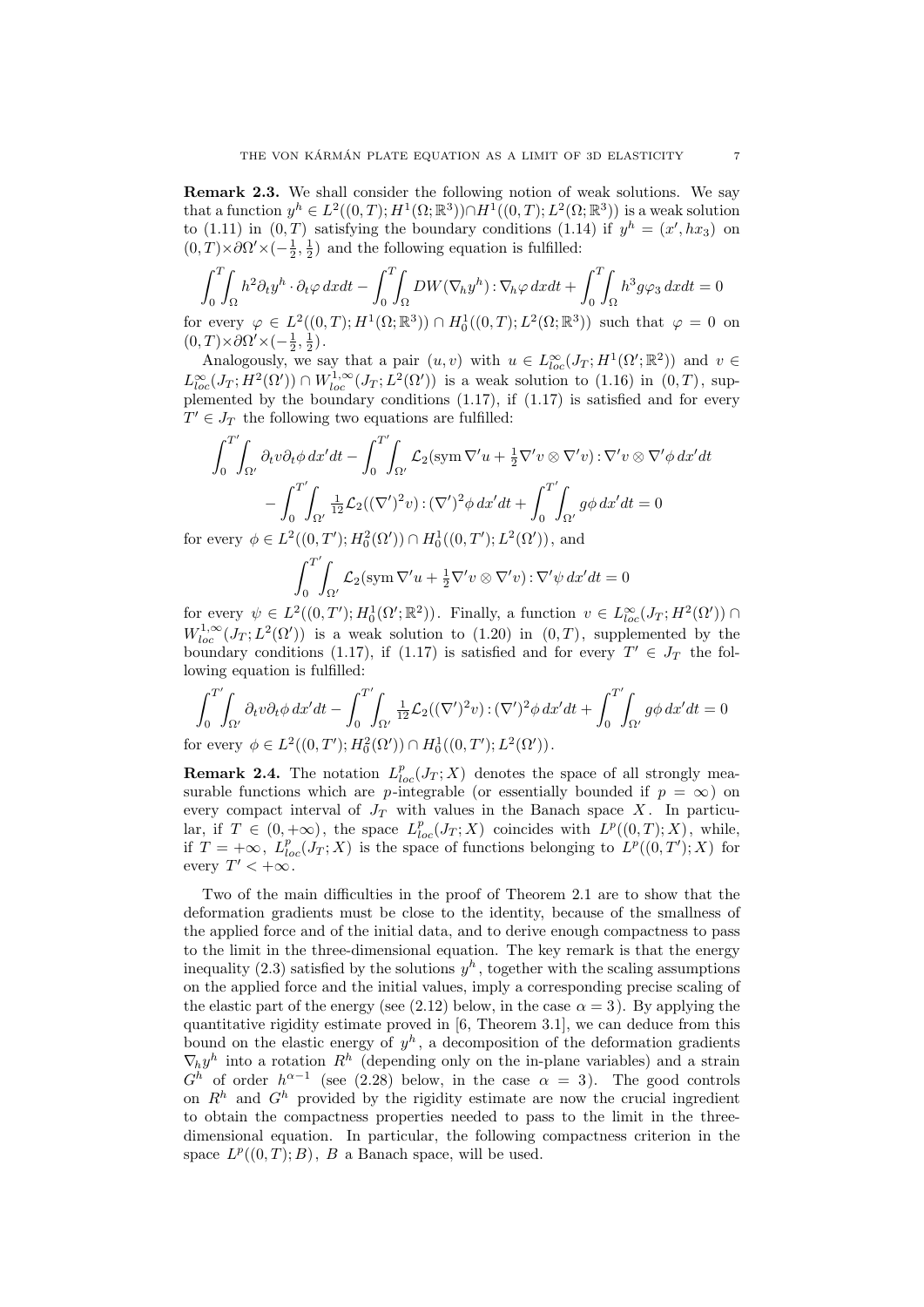**Theorem 2.5** ([17, Theorem 6]). Let  $X \hookrightarrow B \hookrightarrow Y$  be Banach spaces with compact imbedding  $X \hookrightarrow B$ . Let  $T \in (0, +\infty)$  and let F be a bounded subset of  $L^{\infty}((0,T);X)$ . Assume that for every  $0 < t_1 < t_2 < T$ 

$$
\sup_{f \in \mathcal{F}} \|T_s f - f\|_{L^1((t_1, t_2); Y)} \to 0, \quad \text{as } s \to 0,
$$

where  $T_s f(t, x) := f(t + s, x)$  for every  $t \in (-s, T - s)$  and  $x \in X$ . Then  $\mathcal F$  is relatively compact in  $L^p((0,T);B)$  for every  $1 \leq p < \infty$ .

We are now in a position to prove Theorem 2.1. We prove the statement only in the case of the mixed Neumann–clamped boundary conditions (1.14) and for the scaling  $\alpha = 3$ . The proof in the case of the mixed Neumann–periodic boundary conditions (1.15) or for the scaling  $\alpha > 3$  is completely analogous.

*Proof of Theorem 2.1.* Let  $\alpha = 3$  and let  $y^h$  be a weak solution to (1.11) in  $(0, T)$ , satisfying the mixed Neumann–clamped boundary conditions (1.14), the initial conditions  $(1.12)$ – $(1.13)$ , and the energy inequality  $(2.3)$ . The assumption  $(2.2)$  on the initial data and (2.3) imply that

$$
\frac{1}{2}h^2 \int_{\Omega} |\partial_t y^h(t,x)|^2 dx + \int_{\Omega} W(\nabla_h y^h(t,x)) dx
$$
  
\n
$$
\leq Ch^4 + h^3 \Big( \int_0^t \int_{\Omega'} |g(s,x')|^2 dx' ds \Big)^{\frac{1}{2}} \Big( \int_0^t \int_{\Omega} |\partial_t y_3^h(s,x)|^2 dx ds \Big)^{\frac{1}{2}} \qquad (2.10)
$$

for every  $h \in (0, h_0)$  and a.e.  $t \in (0, T)$ . By the Cauchy inequality we deduce that for every  $T' \in J_T$  there exists a constant  $C(T') > 0$  such that

$$
\int_0^{T'} \int_{\Omega} |\partial_t y^h|^2 dx dt \le C(T')h^2
$$

for every  $h \in (0, h_0)$ . Therefore, by  $(2.10)$  we have that

$$
\sup_{t\in[0,T']} \int_{\Omega} |\partial_t y^h(t,x)|^2 dx \le C(T')h^2,
$$
\n(2.11)

$$
\sup_{t \in [0,T']} \int_{\Omega} W(\nabla_h y^h(t,x)) dx \le C(T')h^4.
$$
\n(2.12)

Step 1. Construction of approximating rotations. By the energy estimate (2.12) and by [7, Theorem 6 and Remark 5] we can construct an approximating sequence  $(R^h)$  in  $L^{\infty}_{loc}(J_T; H^2(\Omega'; \mathbb{M}^{3\times3}))$  such that  $R^h(t,x') \in SO(3)$  for a.e.  $(t, x') \in (0, T) \times \Omega'$  and

$$
\sup_{t \in [0,T']} \|\nabla_h y^h(t,\cdot) - R^h(t,\cdot)\|_{L^2(\Omega)} \le C(T')h^2,
$$
\n(2.13)

$$
\sup_{t \in [0,T']} \|\nabla^{\prime} R^h(t,\cdot)\|_{L^2(\Omega')} + \sup_{t \in [0,T']} h\|(\nabla^{\prime})^2 R^h(t,\cdot)\|_{L^2(\Omega')} \le C(T')h, \qquad (2.14)
$$

$$
\sup_{t \in [0,T']} \|R^h(t,\cdot) - \mathrm{Id}\|_{H^1(\Omega')} \le C(T')h \tag{2.15}
$$

for every  $T' \in J_T$ . By estimates (2.13) and (2.15) we deduce that

$$
\nabla_h y^h \to \text{Id} \quad \text{strongly in } L^{\infty}_{loc}(J_T; L^2(\Omega; \mathbb{M}^{3 \times 3})),
$$

hence  $\partial_3 y^h \to 0$  and

$$
\nabla y^h \to \text{diag}(1, 1, 0) \quad \text{strongly in } L^{\infty}_{loc}(J_T; L^2(\Omega; \mathbb{M}^{3 \times 3})).
$$

Since  $|y^h(t,x) - (x',0)| \leq \frac{1}{2}h$  on  $\partial\Omega' \times (-\frac{1}{2},\frac{1}{2})$  for a.e.  $t \in (0,T)$ , the previous convergence together with the Poincaré inequality implies  $(2.4)$ .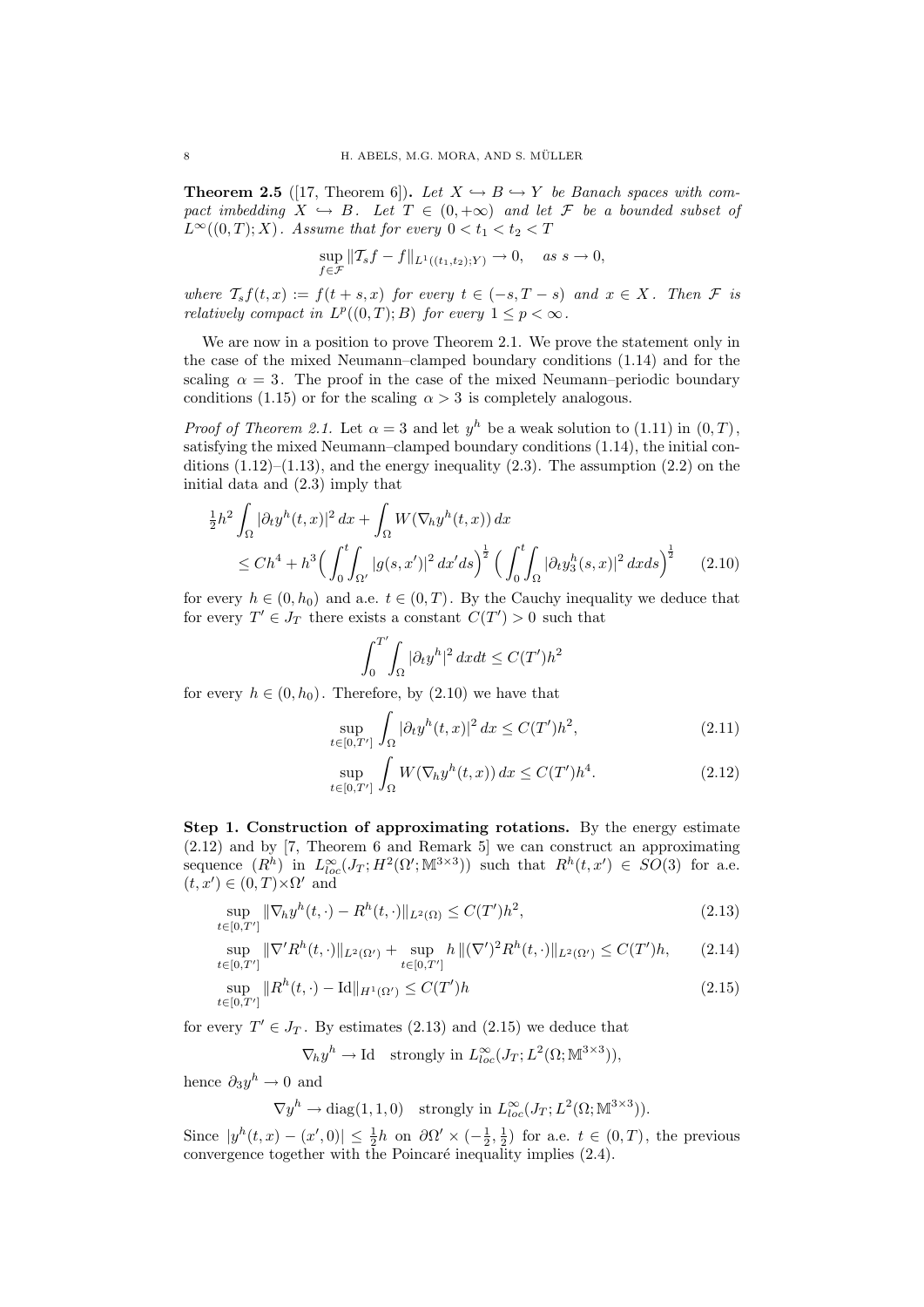Step 2. Convergence of the sequence  $A^h := (R^h - \text{Id})/h$ . Let us now consider the sequence

$$
A^h := \frac{R^h - \mathrm{Id}}{h}.
$$

By (2.15) there exists  $A \in L^{\infty}_{loc}(J_T; H^1(\Omega'; \mathbb{M}^{3 \times 3}))$  such that, up to subsequences,

$$
Ah \rightharpoonup A \quad \text{weakly* in } L^{\infty}_{loc}(J_T; H^1(\Omega'; \mathbb{M}^{3 \times 3})). \tag{2.16}
$$

We also notice that

$$
\text{sym } \frac{R^h - \text{Id}}{h^2} = -\frac{(A^h)^T A^h}{2},\tag{2.17}
$$

hence sym $(R^h - \text{Id})/h^2$  is bounded in  $L^{\infty}_{loc}(J_T; L^p(\Omega'; \mathbb{M}^{3 \times 3}))$  for every  $p < \infty$ . In particular,

$$
\text{sym } A^h \to 0 \quad \text{strongly in } L^{\infty}_{loc}(J_T; L^p(\Omega'; \mathbb{M}^{3 \times 3})) \tag{2.18}
$$

and A is skew-symmetric.

We now claim that  $(A^h e_\alpha)$  is strongly compact in  $L^q_{loc}(J_T; L^p(\Omega'; \mathbb{R}^3))$  for  $\alpha =$ 1,2 and any  $1 \leq q < \infty$ ,  $2 \leq p < \infty$ . As  $(A^{h}e_{\alpha})$  is uniformly bounded in  $L^{\infty}_{loc}(J_T; H^1(\Omega'; \mathbb{R}^3))$ , by Theorem 2.5 it is enough to show that for every  $0 < t_1 <$  $t_2 < T$  and any  $h_i \to 0$ 

$$
\lim_{s \to 0} \sup_{j} \int_{t_1}^{t_2} \|A^{h_j}(t+s,\cdot)e_\alpha - A^{h_j}(t,\cdot)e_\alpha\|_{H^{-1}(\Omega')} dt = 0.
$$
 (2.19)

We first observe that for a.e.  $t \in (t_1, t_2)$  and  $|s| < \delta$ 

$$
\|A^h(t+s,\cdot)e_\alpha - A^h(t,\cdot)e_\alpha\|_{H^{-1}(\Omega')}
$$
  
\n
$$
\leq \frac{1}{h} \|R^h(t+s,\cdot)e_\alpha - \partial_\alpha y^h(t+s,\cdot)\|_{H^{-1}(\Omega)}
$$
  
\n
$$
+ \frac{1}{h} \|\partial_\alpha y^h(t+s,\cdot) - \partial_\alpha y^h(t,\cdot)\|_{H^{-1}(\Omega)} + \frac{1}{h} \|R^h(t,\cdot)e_\alpha - \partial_\alpha y^h(t,\cdot)\|_{H^{-1}(\Omega)}.
$$

Owing to (2.13) there exists a constant  $C(t_2) > 0$  such that

$$
\frac{1}{h}||R^h(\tau, \cdot)e_\alpha - \partial_\alpha y^h(\tau, \cdot)||_{H^{-1}(\Omega)} \le \frac{1}{h}||R^h(\tau, \cdot)e_\alpha - \partial_\alpha y^h(\tau, \cdot)||_{L^2(\Omega)} \le C(t_2)h
$$
  
for a.e.  $\tau \in (t_1, t_2 + \delta)$ . Moreover, in the same time interval we have

$$
\frac{1}{h} \|\partial_{\alpha} y^h(t+s,\cdot) - \partial_{\alpha} y^h(t,\cdot)\|_{H^{-1}(\Omega)} \le \frac{1}{h} \|y^h(t+s,\cdot) - y^h(t,\cdot)\|_{L^2(\Omega)}
$$
  

$$
\le \frac{1}{h} \int_t^{t+s} \|\partial_t y^h(\tau,\cdot)\|_{L^2(\Omega)} d\tau \le C(t_2)|s|,
$$

where the last inequality follows from (2.11). Combining together all the previous inequalities, we conclude that

$$
\int_{t_1}^{t_2} \|A^h(t+s,\cdot)e_\alpha - A^h(t,\cdot)e_\alpha\|_{H^{-1}(\Omega')} dt \le C(t_2)(2h+|s|)(t_2-t_1). \tag{2.20}
$$

Now, let  $(h_i)$  be any sequence converging to 0 and let us fix  $\varepsilon > 0$ . Clearly the supremum over the finite set  $\{h_j : h_j \geq \varepsilon\}$  tends to zero as  $s \to 0$ , since

$$
\int_{t_1}^{t_2} \|f(s+t,\cdot)-f(t,\cdot)\|_{H^{-1}(\Omega';\mathbb{R}^3)} dt \to 0
$$

for any fixed  $f \in L^{\infty}_{loc}(J_T; L^2(\Omega'; \mathbb{R}^3))$ . On the other hand, by (2.20) the supremum over the remaining set  $\{h_j : h_j < \varepsilon\}$  satisfies

$$
\limsup_{s \to 0} \sup_{h_j < \varepsilon} \int_{t_1}^{t_2} \|A^{h_j}(t+s,\cdot)e_\alpha - A^{h_j}(t,\cdot)e_\alpha\|_{H^{-1}(\Omega')} dt \le 2C(t_2)\varepsilon(t_2 - t_1).
$$

Since  $\varepsilon$  is arbitrary, this establishes (2.19) and, in turn, strong compactness of  $A^{h}e_{\alpha}$  in  $L_{loc}^{q}(J_T; L^p(\Omega'; \mathbb{R}^3))$ .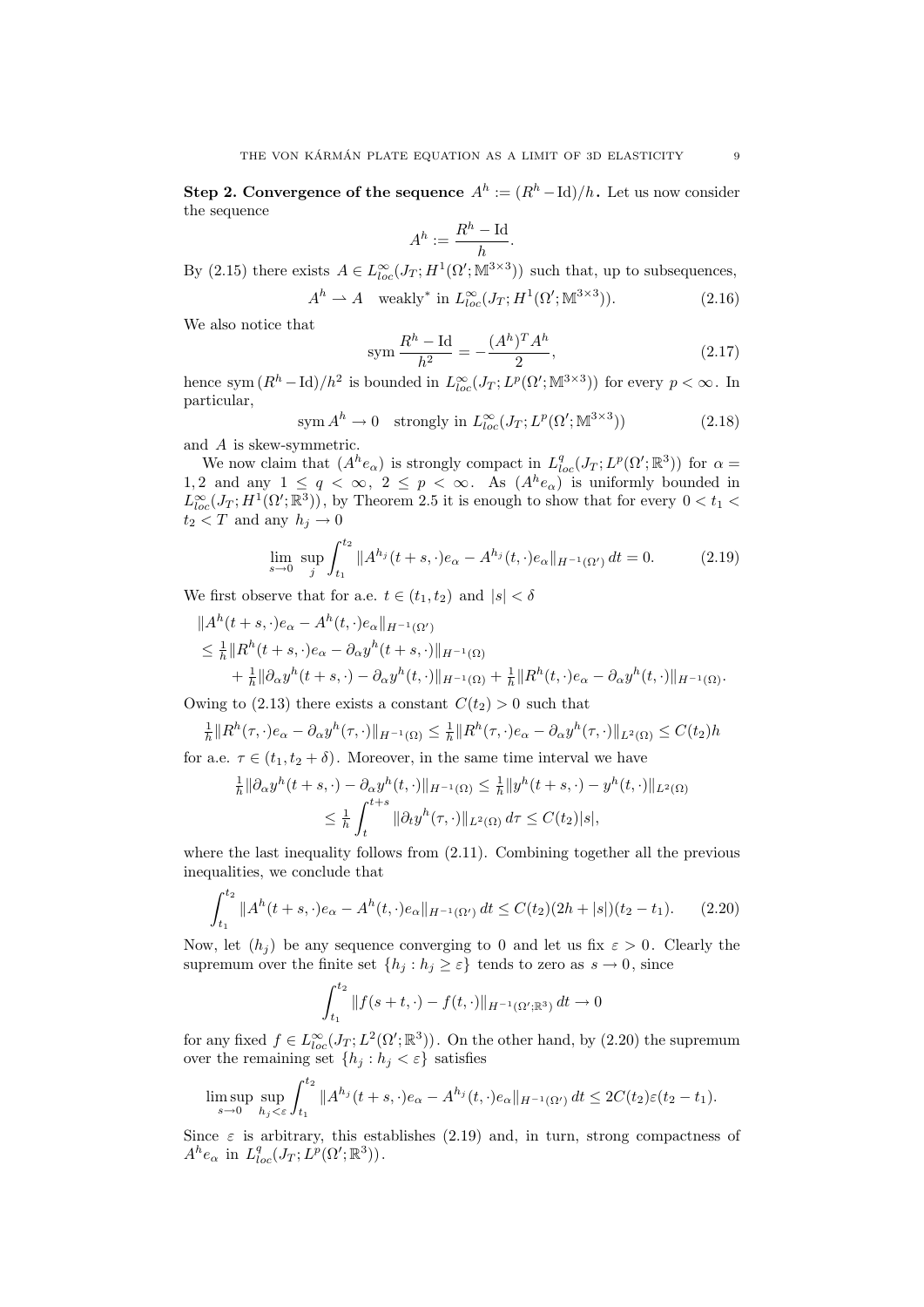Using the strong compactness of  $A^h e_\alpha$  in the identity (2.17) and the fact that A is skew-symmetric, we obtain that for every  $\alpha, \beta = 1, 2$ 

$$
\left(\operatorname{sym}\frac{R^h - \operatorname{Id}}{h^2}\right)_{\alpha\beta} = -\frac{1}{2}(A^h e_\alpha \cdot A^h e_\beta) \rightarrow -\frac{1}{2}(A e_\alpha \cdot A e_\beta) = \frac{1}{2}(A^2)_{\alpha\beta} \tag{2.21}
$$

strongly in  $L^q_{loc}(J_T; L^2(\Omega'))$  for every  $1 \le q < \infty$ .

Step 3. Convergence of the displacements. From  $(2.13)$  and  $(2.17)$  it follows that the symmetric part of  $\nabla'u^h$  is bounded in  $L^{\infty}_{loc}(J_T; L^2(\Omega'; \mathbb{M}^{2 \times 2}))$ . Since  $u^h(t, x') = 0$  for  $(t, x') \in (0, T) \times \partial \Omega'$ , the Korn-Poincaré inequality implies that  $u^h$  is bounded in  $L^{\infty}_{loc}(J_T; H^1(\Omega'; \mathbb{R}^2))$ . Therefore, there exists a function  $u \in$  $L^{\infty}_{loc}(J_T; H^1(\Omega'; \mathbb{R}^2))$  such that, up to subsequences, (2.5) is satisfied. In particular, we have that for every  $T' \in (0, T)$ 

$$
\int_0^{T'} u^h(t,\cdot) dt \rightharpoonup \int_0^{T'} u(t,\cdot) dt \quad \text{weakly in } H^1(\Omega';\mathbb{R}^2),
$$

hence

$$
\int_0^{T'} u^h(t,\cdot) dt \rightarrow \int_0^{T'} u(t,\cdot) dt \text{ strongly in } L^2(\partial\Omega';\mathbb{R}^2).
$$

Since  $u^h = 0$  on  $\partial \Omega'$  for a.e. t, this implies that  $\int_0^{T'}$  $\int_0^T u(t, x') dt = 0$  for a.e.  $x' \in \partial \Omega'$ and every  $T' \in (0,T)$ , which yields  $u(t,x') = 0$  for a.e.  $(t,x') \in (0,T) \times \partial \Omega'$ . Moreover, passing to the limit in the identity

$$
h\partial_2 u_1^h = \frac{1}{h} \int_{-\frac{1}{2}}^{\frac{1}{2}} (\partial_2 y_1^h - R_{12}^h) \, dx_3 + A_{12}^h,
$$

and owing to  $(2.5)$ ,  $(2.13)$ , and  $(2.16)$ , we deduce that

$$
A_{12} = 0.\t\t(2.22)
$$

Using (2.13), (2.15), and the boundary condition

$$
vh(t, x') = 0 \quad \text{for } (t, x') \in (0, T) \times \partial \Omega', \tag{2.23}
$$

it is easy to see that  $v^h$  is bounded in  $L^{\infty}_{loc}(J_T; H^1(\Omega'))$ . Therefore, there exists  $v \in L^{\infty}_{loc}(J_T; H^1(\Omega'))$  such that, up to subsequences,

$$
v^{h} \rightharpoonup v \quad \text{weakly* in } L_{loc}^{\infty}(J_{T}; H^{1}(\Omega')). \tag{2.24}
$$

Arguing as above, we infer from (2.23) and (2.24) that  $v(t, x') = 0$  for a.e.  $(t, x') \in$  $(0,T) \times \partial \Omega'$ . Moreover, the energy estimate (2.11) implies that  $\partial_t v^h$  is bounded in  $L^{\infty}_{loc}(J_T; L^2(\Omega'))$ . This guarantees (see [17]) that  $v \in W^{1,\infty}_{loc}(J_T; L^2(\Omega'))$  and that the convergence properties  $(2.6)$  and  $(2.7)$  are satisfied. Furthermore, from  $(2.13)$ and (2.16) it follows that for  $\alpha = 1, 2$ 

$$
\partial_{\alpha} v = A_{3\alpha}.\tag{2.25}
$$

Since  $A \in L^{\infty}_{loc}(J_T; H^1(\Omega'; \mathbb{M}^{3\times 3}))$ , we deduce that  $v \in L^{\infty}_{loc}(J_T; H^2(\Omega'))$ . Combining together  $(2.22)$  and  $(2.25)$ , we conclude that

$$
A = -\begin{pmatrix} \nabla' v \\ 0 \end{pmatrix} \otimes e_3 + e_3 \otimes \begin{pmatrix} \nabla' v \\ 0 \end{pmatrix}.
$$
 (2.26)

Arguing as in [7, Corollary 1], one can show that the first moment of the displacement, defined by

$$
\zeta^{h}(t,x') := \int_{-\frac{1}{2}}^{\frac{1}{2}} x_3 \left( y^h - \begin{pmatrix} x' \\ hx_3 \end{pmatrix} \right) dx_3, \qquad (2.27)
$$

satisfies

$$
\frac{1}{h^2}\zeta^h \rightharpoonup \frac{1}{12}Ae_3 = -\frac{1}{12}\begin{pmatrix} \nabla' v \\ 0 \end{pmatrix} \quad \text{weakly* in } L^{\infty}_{loc}(J_T; H^1(\Omega'; \mathbb{R}^3)).
$$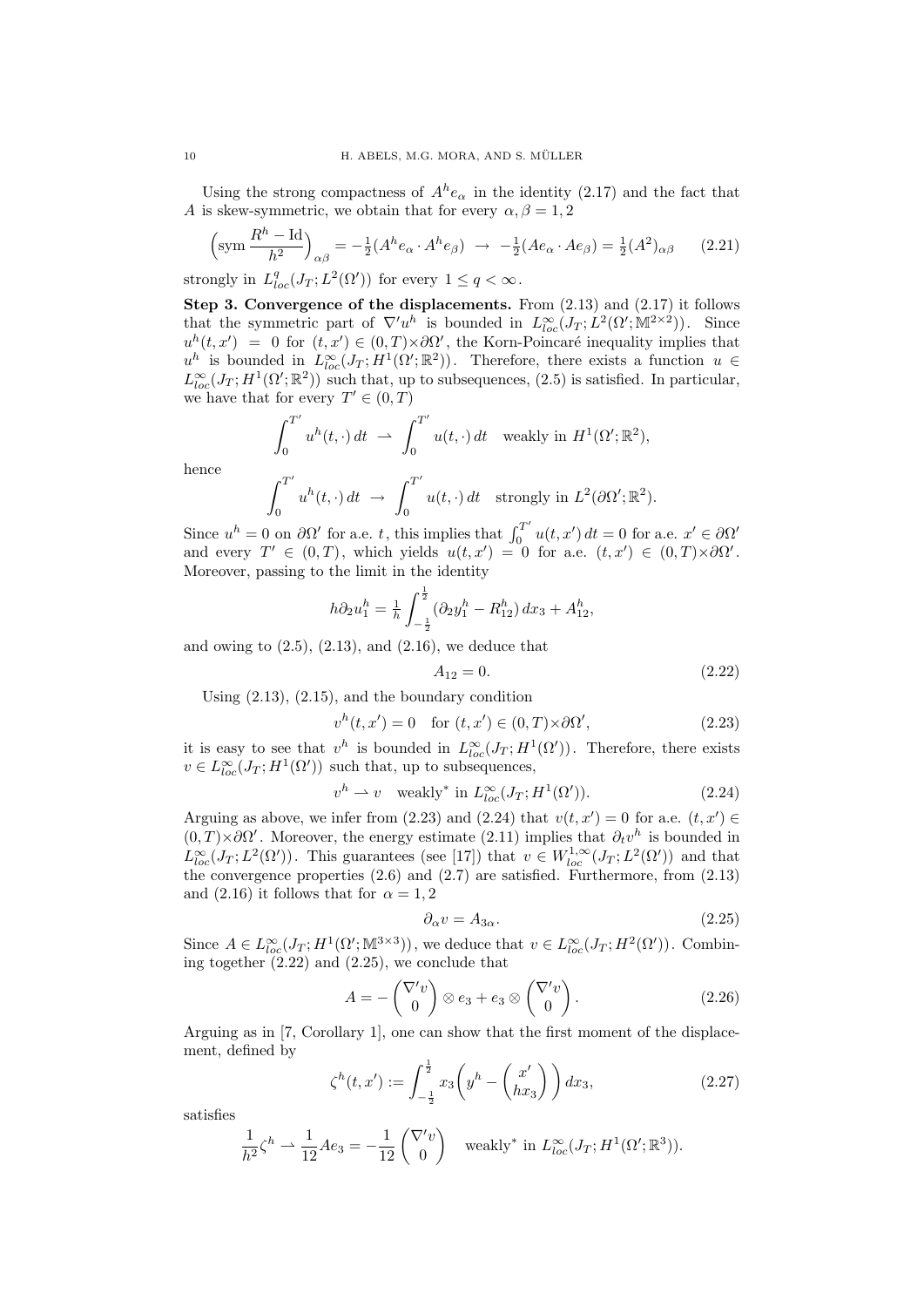As  $\zeta^h(t,x') = 0$  for a.e.  $(t,x') \in (0,T) \times \partial \Omega'$ , the previous convergence, together with the compactness of the trace operator from  $H^1(\Omega';\mathbb{R}^3)$  into  $L^2(\partial\Omega';\mathbb{R}^3)$ , yields that  $\nabla' v(t, x') = 0$  for a.e.  $(t, x') \in (0, T) \times \partial \Omega'$ .

Step 4. Decomposition of the deformation gradient in rotation and strain. We now make use of the approximating sequence of rotations  $R<sup>h</sup>$  to decompose the deformation gradients as

$$
\nabla_h y^h = R^h (\text{Id} + h^2 G^h),\tag{2.28}
$$

where the sequence  $G^h$  is bounded in  $L^{\infty}_{loc}(J_T; L^2(\Omega; \mathbb{M}^{3 \times 3}))$  by (2.13). Thus, up to extracting a subsequence, we have that

$$
G^h \rightharpoonup G \quad \text{weakly* in } L^{\infty}_{loc}(J_T; L^2(\Omega; \mathbb{M}^{3 \times 3})). \tag{2.29}
$$

Arguing as in [7, Lemma 2], we find that for  $\beta = 1, 2$ 

$$
R^{h}(t, x') \frac{G^{h}(t, x', x_{3} + \ell)e_{\beta} - G^{h}(t, x', x_{3})e_{\beta}}{l}
$$
  
=  $\partial_{\beta} \left( \frac{1}{\ell} \int_{0}^{\ell} \frac{\frac{1}{h} \partial_{3} y^{h}(t, x', x_{3} + \tilde{\ell})}{h} d\tilde{\ell} \right).$ 

Since  $R^h$  converges to Id boundedly in measure on  $(0,T')\times\Omega$  for every  $T' \in$  $J_T$ , we have by  $(2.29)$  that the left-hand side of the previous expression converges to the difference quotient  $(G(t, x', x_3 + \ell)e_\beta - G(t, x', x_3)e_\beta)/\ell$  weakly<sup>\*</sup> in  $L^{\infty}_{loc}(J_T; L^2(\Omega;\mathbb{R}^3))$ , while the right-hand side converges to  $\partial_{\beta}A_{2}$  weakly <sup>\*</sup> in  $L^{\infty}_{loc}(\mathcal{J}_T; H^{-1}(\Omega;\mathbb{R}^3))$  by (2.13) and (2.16). Thus, we conclude that

$$
\frac{G(t, x', x_3 + \ell)e_{\beta} - G(t, x', x_3)e_{\beta}}{\ell} = \partial_{\beta}A(t, x')e_3,
$$

hence there exists some  $\bar{G} \in L^{\infty}_{loc}(J_T; L^2(\Omega'; \mathbb{M}^{3 \times 3}))$  such that

 $G(t, x', x_3)e_\beta = \overline{G}(t, x')e_\beta + x_3\partial_\beta A(t, x')e_3.$ 

Taking into account (2.26), we deduce that for  $\alpha, \beta = 1, 2$ 

$$
G_{\alpha\beta}(t, x', x_3) = \bar{G}_{\alpha\beta}(t, x') - x_3 \partial_{\alpha\beta}^2 v(t, x'). \tag{2.30}
$$

Let  $\bar{G}''$  be the 2×2-submatrix given by  $\bar{G}''_{\alpha\beta} := \bar{G}_{\alpha\beta}$  for  $1 \le \alpha, \beta \le 2$ . In order to identify the symmetric part of  $\bar{G}^{\prime\prime}$ , we first observe that

$$
\int_{-\frac{1}{2}}^{\frac{1}{2}} \operatorname{sym} \left( R^h G^h \right) dx_3 = \int_{-\frac{1}{2}}^{\frac{1}{2}} \operatorname{sym} \frac{\nabla_h y^h - \operatorname{Id}}{h^2} dx_3 - \int_{-\frac{1}{2}}^{\frac{1}{2}} \operatorname{sym} \frac{R^h - \operatorname{Id}}{h^2} dx_3.
$$

Passing to the limit and using (2.5), (2.21), and (2.26), we deduce that

$$
\operatorname{sym} \bar{G}'' = \operatorname{sym} \nabla' u + \frac{1}{2} \nabla' v \otimes \nabla' v. \tag{2.31}
$$

Step 5. Convergence of the stress. We can now derive the limit equations satisfied by  $u$  and  $v$ . To this aim we set

$$
E^h := \frac{1}{h^2} DW(\mathrm{Id} + h^2 G^h).
$$

Then, by frame-indifference we have

$$
DW(\nabla_h y^h) = R^h DW(\text{Id} + h^2 G^h) = h^2 R^h E^h,
$$

so that equation (1.11) can be written in the weak form as

$$
\int_0^T \int_{\Omega} \partial_t y^h \cdot \partial_t \varphi \, dxdt - \int_0^T \int_{\Omega} R^h E^h : \nabla_h \varphi \, dxdt + \int_0^T \int_{\Omega} h g \varphi_3 \, dxdt = 0 \qquad (2.32)
$$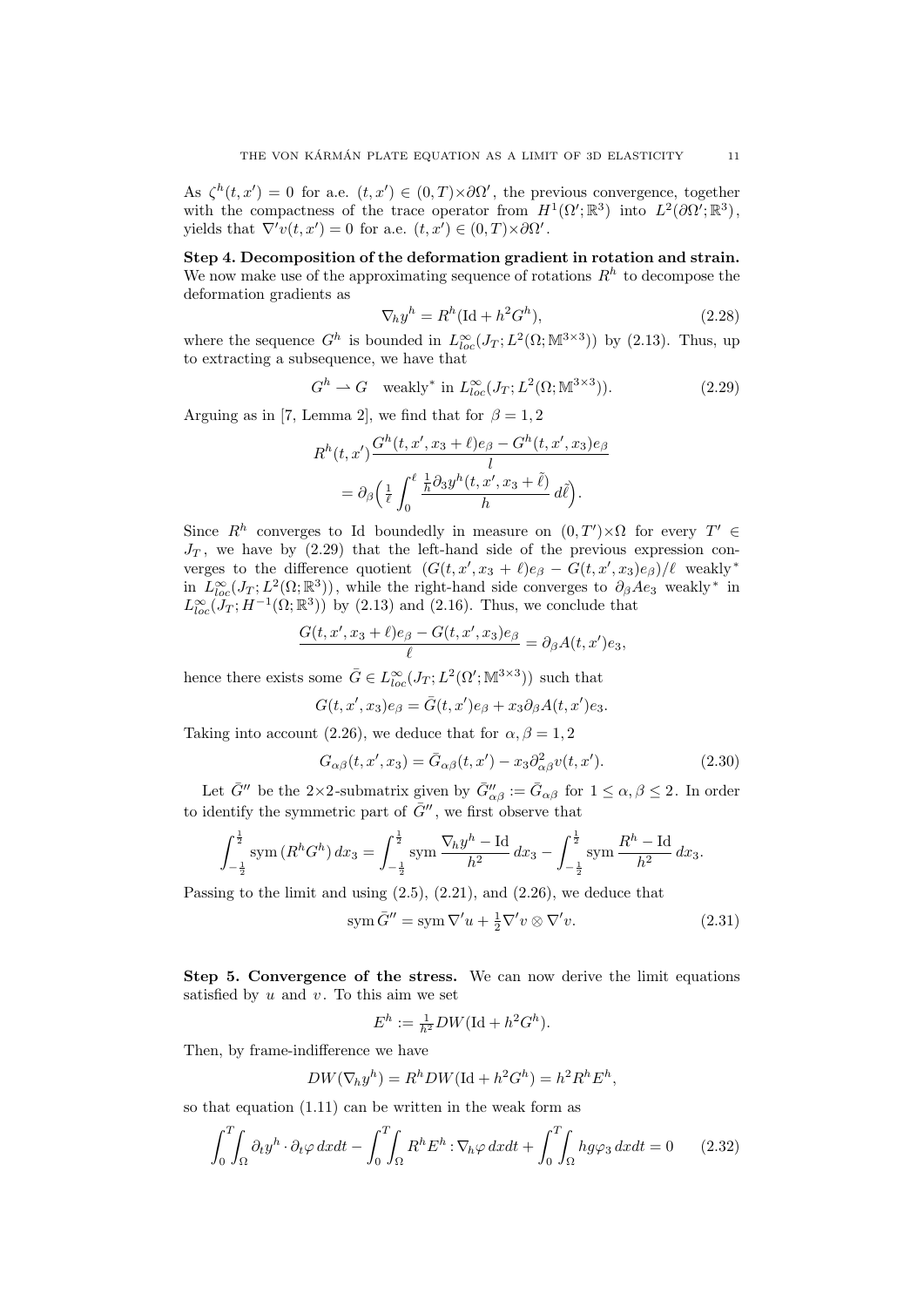for every  $\varphi \in L^2((0,T); H^1(\Omega;\mathbb{R}^3)) \cap H_0^1((0,T); L^2(\Omega;\mathbb{R}^3))$  such that  $\varphi = 0$  on  $(0,T) \times \partial \Omega' \times (-\frac{1}{2},\frac{1}{2})$  (see Remark 2.3). We also note that arguing as in [15, Proposition 2.3], one can show that

$$
Eh \rightharpoonup E := \mathcal{L}G \quad \text{weakly}^* \text{ in } L^{\infty}_{loc}(J_T; L^2(\Omega; \mathbb{M}^{3 \times 3})), \tag{2.33}
$$

where the linear map  $\mathcal L$  on matrix space is given by  $\mathcal L := D^2W(\mathrm{Id}).$ 

Let  $T' \in J_T$  and let  $\varphi$  be a test function such that  $\varphi = 0$  on  $(T', T) \times \Omega$ . Multiplying (2.32) by h and passing to the limit as  $h \to 0$ , we obtain

$$
\int_{0}^{T'} \int_{\Omega} E e_3 \cdot \partial_3 \varphi \, dx dt = 0 \tag{2.34}
$$

for every  $\varphi \in L^2((0,T'); H^1(\Omega;\mathbb{R}^3)) \cap H_0^1((0,T'); L^2(\Omega;\mathbb{R}^3))$  such that  $\varphi = 0$  on  $(0,T')\times\partial\Omega'\times(-\frac{1}{2},\frac{1}{2})$  and every  $T'\in J_T$ . Here we have used  $(2.11)$  and the fact that  $R^h E^h$  converges to E weakly<sup>\*</sup> in  $L^{\infty}((0,T'); L^2(\Omega;\mathbb{R}^3))$ , since  $R^h$  converges to Id boundedly in measure on  $(0, T') \times \Omega'$ . Equality (2.34) yields  $E e_3 = 0$  a.e. in  $(0, T) \times \Omega$  and, since E is symmetric by (2.33),

$$
E = \begin{pmatrix} E_{11} & E_{12} & 0 \\ E_{12} & E_{22} & 0 \\ 0 & 0 & 0 \end{pmatrix} . \tag{2.35}
$$

Step 6. Derivation of the limit equations. Let us introduce the zeroth and first moments of  $E^h$ , defined by

$$
\bar{E}^h(t,x') = \int_{-\frac{1}{2}}^{\frac{1}{2}} E^h(t,x) dx_3, \qquad \hat{E}^h(t,x') = \int_{-\frac{1}{2}}^{\frac{1}{2}} x_3 E^h(t,x) dx_3,
$$

and let us fix  $T' \in J_T$ .

Let  $\psi \in L^2((0,T'); H_0^1(\Omega';\mathbb{R}^2)) \cap H_0^1((0,T'); L^2(\Omega';\mathbb{R}^2))$ . Choosing  $\varphi = (\psi, 0)$ as test function in (2.32), we obtain

$$
\int_0^{T'}\!\!\!\int_{\Omega}\sum_{\alpha=1}^2\partial_ty_{\alpha}^h\partial_t\psi_{\alpha}\,dxdt-\int_0^{T'}\!\!\!\int_{\Omega'}\sum_{\alpha,\beta=1}^2(R^h\bar{E}^h)_{\alpha\beta}\partial_\beta\psi_{\alpha}\,dx'dt=0.
$$

Passing to the limit as  $h \to 0$  and using (2.11), we deduce

$$
\int_0^{T'} \int_{\Omega'} \sum_{\alpha,\beta=1}^2 \bar{E}_{\alpha\beta} \partial_{\beta} \psi_{\alpha} dx'dt = 0
$$
\n(2.36)

for every  $\psi \in L^2((0,T'); H_0^1(\Omega';\mathbb{R}^2)) \cap H_0^1((0,T'); L^2(\Omega';\mathbb{R}^2))$ . By approximation (2.36) holds for every  $\psi \in L^2((0,T'); H_0^1(\Omega';\mathbb{R}^2))$ .

Let now  $\phi \in L^2((0,T'); H_0^2(\Omega')) \cap H_0^1((0,T'); H_0^1(\Omega'))$ . Considering  $\varphi = (0,\phi)$ as test function in (2.32), we have

$$
\int_0^{T'} \int_{\Omega'} \partial_t v^h \partial_t \phi \, dx' dt - \int_0^{T'} \int_{\Omega'} \sum_{\alpha=1}^2 \frac{1}{h} (R^h \bar{E}^h)_{3\alpha} \partial_\alpha \phi \, dx' dt + \int_0^{T'} \int_{\Omega'} g \phi \, dx' dt = 0. \tag{2.37}
$$

We notice that

$$
\frac{1}{h}(R^h \bar{E}^h)_{3\alpha} = (A^h \bar{E}^h)_{3\alpha} + \frac{1}{h} \bar{E}_{3\alpha}^h.
$$
\n(2.38)

The strong compactness of  $A^{h}e_{\beta}$  in  $L^{2}((0,T');L^{p}(\Omega';\mathbb{R}^{3}))$  for  $2 \leq p < \infty$  and identity (2.25) ensure that for  $\beta = 1, 2$ 

$$
\int_0^{T'}\!\!\!\int_{\Omega'} A^h_{3\beta} \bar{E}^h_{\beta\alpha} \partial_\alpha \phi \, dx' dt \quad \longrightarrow \quad \int_0^{T'}\!\!\!\int_{\Omega'} \bar{E}_{\beta\alpha} \partial_\beta v \partial_\alpha \phi \, dx' dt,
$$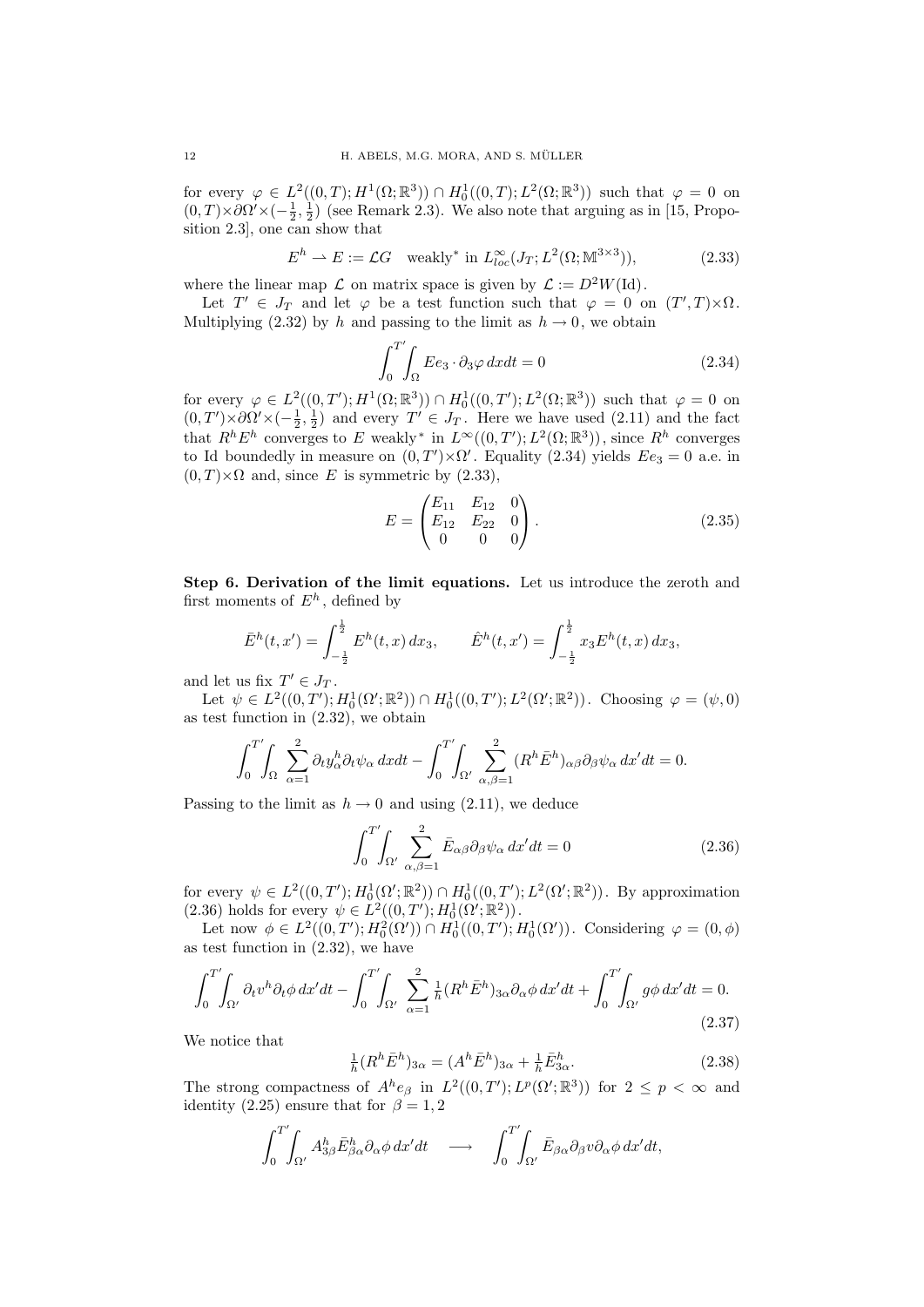while property (2.18) implies that  $A_{33}^h \to 0$  strongly in  $L^{\infty}((0,T'); L^p(\Omega'))$  for every  $p < \infty$ , hence

$$
\int_0^{T'}\!\!\!\int_{\Omega'}A^h_{33}\bar{E}^h_{3\alpha}\partial_\alpha\phi\,dx'dt\quad\longrightarrow\quad 0.
$$

These two convergence results, together with (2.7), (2.37), and (2.38), guarantee that

$$
\lim_{h \to 0} \int_0^{T'} \int_{\Omega'} \sum_{\alpha=1}^2 \frac{1}{h} \bar{E}_{3\alpha}^h \partial_\alpha \phi \, dx' dt
$$
\n
$$
= \int_0^{T'} \int_{\Omega'} \partial_t v \partial_t \phi \, dx' dt - \int_0^{T'} \int_{\Omega'} \bar{E}'' : \nabla' v \otimes \nabla' \phi \, dx' dt + \int_0^{T'} \int_{\Omega'} g \phi \, dx' dt
$$
\n(2.39)

for every  $\phi \in L^2((0,T'); H_0^2(\Omega')) \cap H_0^1((0,T'); H_0^1(\Omega')).$ 

In order to derive the equation satisfied by the first moment  $\hat{E}$ , let us consider  $\eta \in L^2((0,T'); H_0^1(\Omega'; \mathbb{R}^2)) \cap H_0^1((0,T'); L^2(\Omega'; \mathbb{R}^2))$ . Choosing  $\varphi(t,x)$  $(x_3\eta(t,x'),0)$  as test function in (2.32), we obtain

$$
\int_0^{T'} \int_{\Omega} \sum_{\alpha=1}^2 x_3 \partial_t y_{\alpha}^h \partial_t \eta_{\alpha} dx dt - \int_0^{T'} \int_{\Omega'} \sum_{\alpha,\beta=1}^2 (R^h \hat{E}^h)_{\alpha\beta} \partial_{\beta} \eta_{\alpha} dx' dt - \int_0^{T'} \int_{\Omega'} \sum_{\alpha=1}^2 \frac{1}{h} (R^h \bar{E}^h)_{\alpha3} \eta_{\alpha} dx' dt = 0.
$$
\n(2.40)

We note that for  $\alpha = 1, 2$  and  $j = 1, 2, 3$ 

$$
\frac{1}{h}(R^h \bar{E}^h)_{\alpha 3} = \sum_{j=1}^3 A^h_{\alpha j} \bar{E}^h_{j3} + \frac{1}{h} \bar{E}^h_{\alpha 3},\tag{2.41}
$$

$$
A_{\alpha j}^{h} \bar{E}_{j3}^{h} = -A_{j\alpha}^{h} \bar{E}_{j3}^{h} + 2(\text{sym } A^{h})_{j\alpha} \bar{E}_{j3}^{h}.
$$
 (2.42)

Using again (2.18) and the strong compactness of  $A^{h}e_{\beta}$  in  $L^{2}((0, T'); L^{p}(\Omega'; \mathbb{R}^{3}))$ for  $2\leq p<\infty,$  we deduce from the previous decomposition

$$
\int_0^{T'} \int_{\Omega'} \sum_{j=1}^3 A^h_{\alpha j} \bar{E}^h_{j3} \eta_\alpha \, dx' dt \longrightarrow - \int_0^{T'} \int_{\Omega'} \sum_{j=1}^3 A_{j\alpha} \bar{E}_{j3} \eta_\alpha \, dx' dt = 0,
$$

where the last equality follows from (2.26) and (2.35). Therefore, passing to the limit in (2.40) and using the energy estimate (2.11) and the decomposition (2.41), we obtain

$$
\int_0^{T'} \int_{\Omega'} \sum_{\alpha=1}^2 \frac{1}{h} \bar{E}_{\alpha 3}^h \eta_\alpha \, dx' dt \quad \longrightarrow \quad -\int_0^{T'} \int_{\Omega'} \sum_{\alpha,\beta=1}^2 \hat{E}_{\alpha\beta} \partial_\beta \eta_\alpha \, dx' dt. \tag{2.43}
$$

Using the identity

$$
E^{h} - (E^{h})^{T} = -h^{2} (E^{h} (G^{h})^{T} - G^{h} (E^{h})^{T}),
$$

one can prove that

$$
\sup_{t \in [0,T']} \|E^h - (E^h)^T\|_{L^1(\Omega)} \le C(T')h^2 \tag{2.44}
$$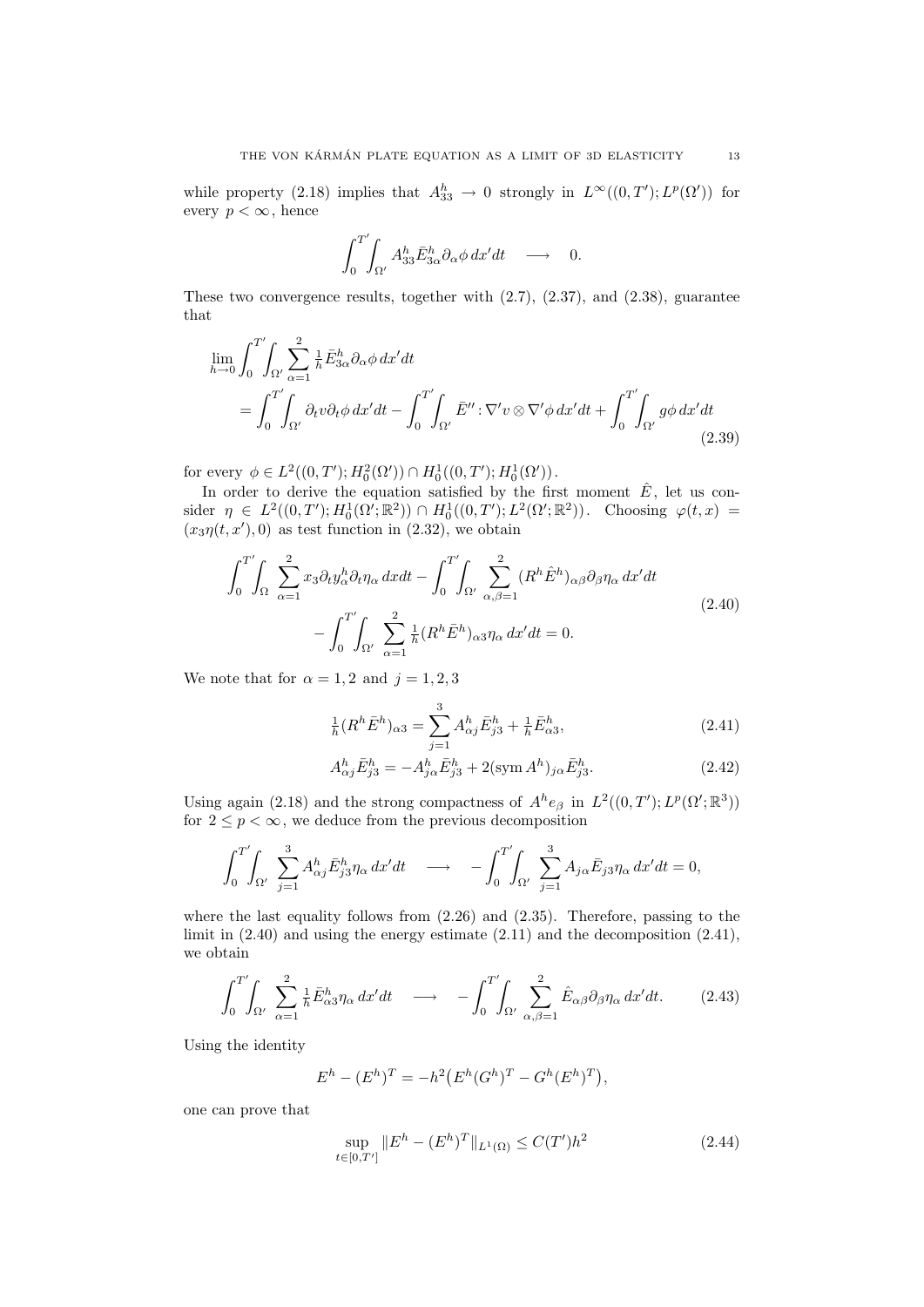(see [15, Step 4 in the proof of Theorem 1.1]). Choosing  $\eta = \nabla' \phi$  in (2.43) and combining it with the previous remark and (2.39), we conclude that

$$
\int_0^{T'} \int_{\Omega'} \partial_t v \partial_t \phi \, dx' dt - \int_0^{T'} \int_{\Omega'} \bar{E}'' : \nabla' v \otimes \nabla' \phi \, dx' dt + \int_0^{T'} \int_{\Omega'} \hat{E}'' : (\nabla')^2 \phi \, dx' dt + \int_0^{T'} \int_{\Omega'} g \phi \, dx' dt = 0.
$$
\n(2.45)

for every  $\phi \in L^2((0,T'); H_0^2(\Omega') \cap W^{1,\infty}(\Omega')) \cap H_0^1((0,T'); H_0^1(\Omega'))$ . By approximation (2.45) holds for every  $\phi \in L^2((0,T'); H_0^2(\Omega')) \cap H_0^1((0,T'); H_0^1(\Omega'))$ .

By [15, Proposition 3.2] and (2.30) we obtain

$$
E'' = \mathcal{L}_2 G'' = \mathcal{L}_2 \overline{G}'' - x_3 \mathcal{L}_2((\nabla')^2 v).
$$

As a consequence of this equality and of  $(2.31)$ , we have

$$
\bar{E}'' = \mathcal{L}_2(\text{sym}\,\bar{G}'') = \mathcal{L}_2(\text{sym}\,\nabla'u + \frac{1}{2}\nabla'v\otimes\nabla'v),
$$

while

$$
\hat{E} = -\frac{1}{12}\mathcal{L}_2((\nabla')^2 v).
$$

Owing to the last two identities and to equations  $(2.36)$  and  $(2.45)$ , the limit displacement  $(u, v)$  is a weak solution to  $(1.16)$  (see Remark 2.3).

Step 7. Derivation of the initial condition. It remains to prove that v satisfies the initial conditions (1.19). First we observe that assumption (2.2) implies that, up to subsequences,

$$
\frac{1}{h^2} \int_{-\frac{1}{2}}^{\frac{1}{2}} \hat{w}_3^h(\cdot, hx_3) \, dx_3 \ \rightharpoonup \ \hat{w}_3 \tag{2.46}
$$

weakly in  $L^2(\Omega')$ , and that

$$
\frac{1}{h} \int_{-\frac{1}{2}}^{\frac{1}{2}} \bar{w}_3^h(\cdot, hx_3) \, dx_3 \ \to \ \bar{w}_3 \tag{2.47}
$$

strongly in  $H^1(\Omega')$ , owing to [9, Lemma 13] (the proof of the Lemma can be easily adapted to cover also the case  $\alpha > 3$ ).

Since  $W^{1,\infty}((0,T');L^2(\Omega'))$  embeds into  $C([0,T']:L^2(\Omega'))$ , we have that  $v^h, v \in$  $C([0, T)]; L^2(\Omega')$  for every  $h \in (0, h_0)$ , so that by  $(1.12)$  and  $(2.6)$ 

$$
v^{h}(0,\cdot) = \frac{1}{h} \int_{-\frac{1}{2}}^{\frac{1}{2}} \bar{w}_{3}^{h}(\cdot, hx_{3}) dx_{3} \rightarrow v(0,\cdot)
$$

strongly in  $L^2(\Omega')$ . By (2.47) we conclude that  $v(0, x') = \bar{w}_3(x')$  for a.e.  $x' \in \Omega'$ .

Using the decompositions  $(2.38)$  and  $(2.41)$ , and the estimate  $(2.44)$ , we deduce from equations (2.37) and (2.40) that there exists a constant  $C > 0$ , independent of  $h$ , such that

$$
\Big|\int_0^{T'}\!\!\!\int_{\Omega'}\Big(\partial_t v^h \partial_t \phi - \sum_{\alpha=1}^2 \partial_t \zeta_\alpha^h \partial_t \partial_\alpha \phi\Big) dx'dt\Big| \leq C \|\phi\|_{L^2((0,T');H_0^3(\Omega'))}
$$

for every  $\phi \in C_c^{\infty}((0,T') \times \Omega')$ . Here  $\zeta^h$  is the first moment of the displacement introduced in (2.27). This implies that the sequence

$$
\partial_t^2 v^h + \sum_{\alpha=1}^2 \partial_t^2 \partial_\alpha \zeta_\alpha^h
$$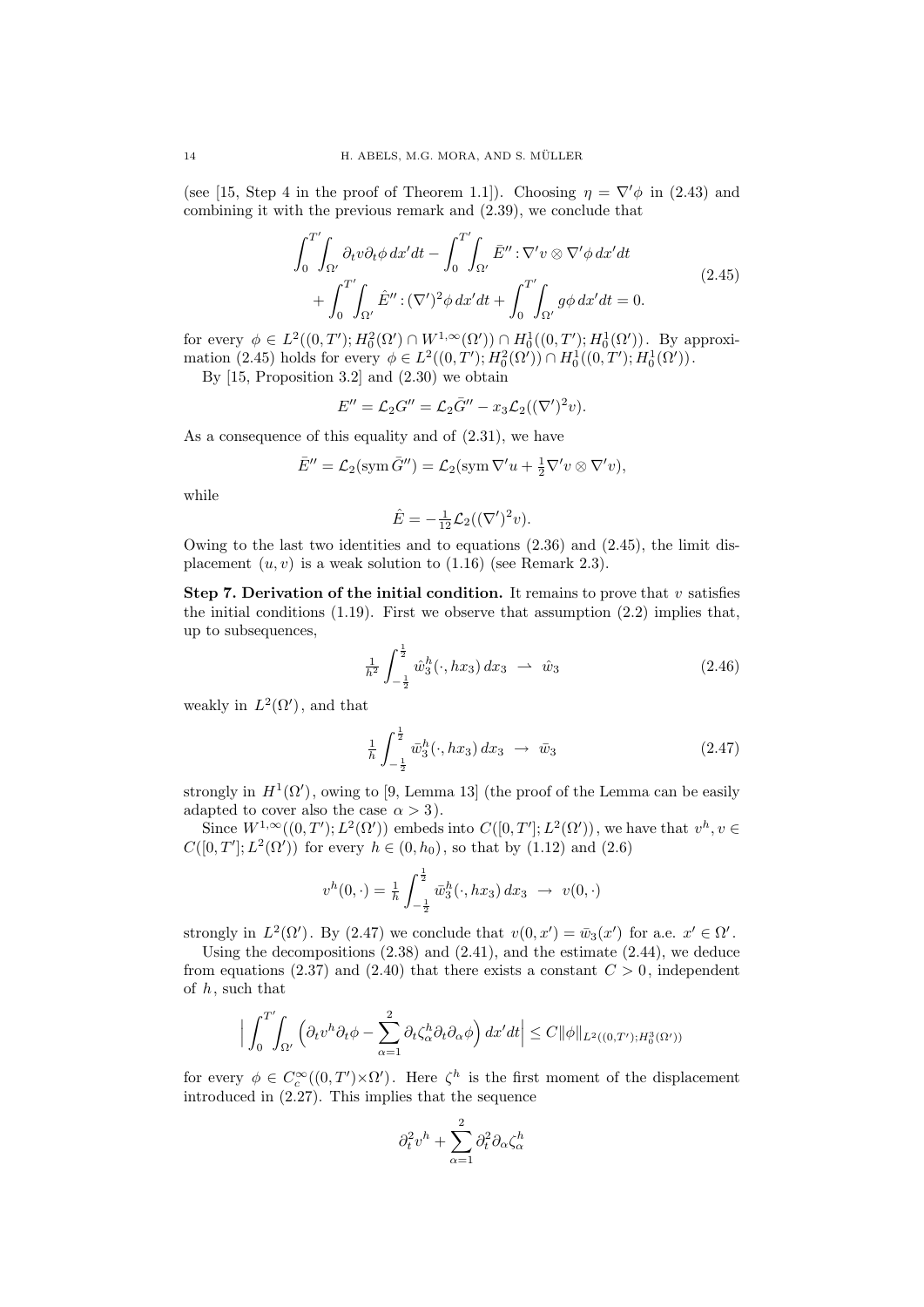is uniformly bounded in  $L^2((0,T'); H^{-3}(\Omega'))$ . On the other hand, by (2.11) the sequence  $(\partial_t \partial_\alpha \zeta_\alpha^h)$  converges to 0 strongly in  $L^\infty((0,T'); H^{-1}(\Omega'))$ ; thus, by  $(2.7)$ we conclude that

$$
\partial_t v^h + \sum_{\alpha=1}^2 \partial_t \partial_\alpha \zeta_\alpha^h \rightharpoonup \partial_t v \quad \text{weakly}^* \text{ in } L^\infty((0,T'); H^{-1}(\Omega')).
$$

As  $H^1((0,T'); H^{-3}(\Omega')) \cap L^{\infty}((0,T'); H^{-1}(\Omega'))$  embeds compactly into the space  $C([0,T'];H^{-3}(\Omega'))$ , it follows that

$$
\|\partial_t v^h(t,\cdot) + \sum_{\alpha=1}^2 \partial_t \partial_\alpha \zeta_\alpha^h(t,\cdot) - \partial_t v(t,\cdot)\|_{H^{-3}(\Omega')} \to 0
$$

uniformly for  $t \in [0, T']$ . In particular, we have

$$
\partial_t v^h(0,\cdot) + \sum_{\alpha=1}^2 \partial_t \partial_\alpha \zeta_\alpha^h(0,\cdot) \rightarrow \partial_t v(0,\cdot)
$$

strongly in  $H^{-3}(\Omega')$ . The initial condition (1.13) and the estimate (2.2) guarantee that  $\partial_t \partial_\alpha \zeta_\alpha^h(0,\cdot)$  converge to 0 strongly in  $H^{-1}(\Omega')$ . Therefore, by (1.13) and (2.46) we deduce that  $\partial_t v(0, x') = \hat{w}_3(x')$  for a.e.  $x' \in \Omega'$ . This concludes the  $\Box$ 

Acknowledgments. This work was partially supported by GNAMPA, through the project "Problemi di riduzione di dimensione per strutture elastiche sottili" 2008.

#### **REFERENCES**

- [1] H. Abels, M.G. Mora, S. M¨uller: Large time existence for thin vibrating plates. Preprint 2009.
- [2] S.S. Antman: Nonlinear problems of elasticity. Second edition. Springer, New York, 2005.
- [3] J.M. Ball: Some open problems in elasticity. Geometry, mechanics, and dynamics, 3–59, Springer, New York, 2002.
- [4] P.G. Ciarlet: *Mathematical elasticity II Theory of plates*. North-Holland Publishing Co., Amsterdam, 1997.
- [5] G. Dal Maso: An introduction to Γ-convergence. Birkhäuser, Boston, 1993.
- [6] G. Friesecke, R.D. James, S. Müller: A theorem on geometric rigidity and the derivation of nonlinear plate theory from three dimensional elasticity. Comm. Pure Appl. Math. 55 (2002), 1461–1506.
- [7] G. Friesecke, R.D. James, S. Müller: A hierarchy of plate models derived from nonlinear elasticity by Gamma-convergence. Arch. Rational Mech. Anal. 180 (2006), 183–236.
- [8] Z. Ge, H.P. Kruse, J.E. Marsden: The limits of Hamiltonian structures in three-dimensional elasticity, shells and rods. J. Nonlinear Sci. 6 (1996), 19–57.
- [9] M. Lecumberry, S. M¨uller: Stability of slender bodies under compression and validity of the von Kármán theory. Arch. Rational Mech. Anal. 193 (2009), 255-310.
- [10] H. LeDret, A. Raoult: The nonlinear membrane model as a variational limit of nonlinear three-dimensional elasticity. J. Math. Pures Appl. 73 (1995), 549–578.
- [11] A.E.H. Love: A Treatise on the Mathematical Theory of Elasticity, 4th Edition. Dover Publications, New York, 1944.
- [12] A. Mielke: Saint-Venant's problem and semi-inverse solutions in nonlinear elasticity. Arch. Rational Mech. Anal. 102 (1988), 205–229.
- [13] R. Monneau: Justification of the nonlinear Kirchhoff-Love theory of plates as the application of a new singular inverse method. Arch. Ration. Mech. Anal. 169 (2003), 1–34.
- [14] M.G. Mora, L. Scardia: Convergence of equilibria of thin elastic plates under physical growth conditions for the energy density. Preprint SISSA, Trieste, 2009.
- [15] S. Müller, M.R. Pakzad: Convergence of equilibria of thin elastic plates the von Kármán case. Comm. Partial Differential Equations 33 (2008), 1018–1032.